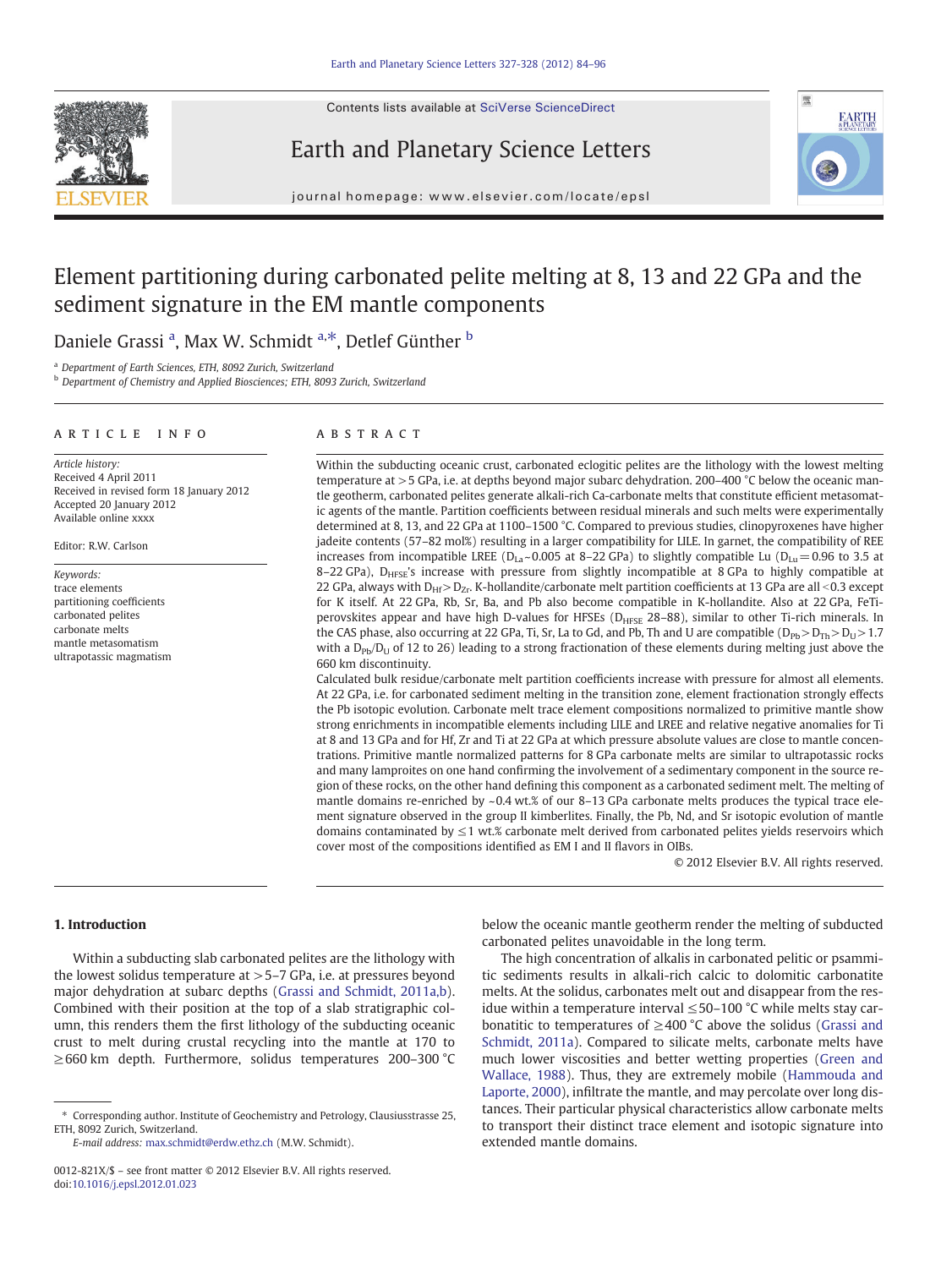<span id="page-1-0"></span>An involvement of subducted material has been recognized in the source region of many oceanic basalts ([Hofmann and White, 1982;](#page-11-0) [Weaver, 1991a,b\)](#page-11-0), continental alkaline rocks [\(Becker and Le Roex,](#page-11-0) [2006; Gaffney et al., 2007; Murphy et al., 2002; Ulmer and Sweeney,](#page-11-0) [2002\)](#page-11-0) and some MORB [\(Rehkamper and Hofmann, 1997\)](#page-11-0). In particular, the extreme isotopic composition and trace element characteristics of pelagic material has been invoked by [Chauvel et al. \(1992\),](#page-11-0) [Eisele et al. \(2002\)](#page-11-0) and [Weaver \(1991a\)](#page-12-0) to explain the singular EMI signature, i.e. low μ, low <sup>206</sup>Pb/<sup>204</sup>Pb, unradiogenic Nd (<sup>143</sup>Nd/<br>144Nd) elightly redisconsis  $S_R$  ( $^{87}S_R$  $^{86}S_R$ ) and high  $^{207}$ Ph  $^{206}$ Ph and  $^{4}$ Nd), slightly radiogenic Sr ( $^{87}$ Sr/ $^{86}$ Sr), and high  $^{207}$ Pb/ $^{206}$ Pb and 208Pb/206Pb combined with high Ba/Nb-, Sr/Nd- and low Ce/Pb-, Nd/ Pb-, and Nb/U-ratios. [Murphy et al. \(2002\)](#page-11-0) have used these characteristics to decipher the origin of the Gaussberg-lamproites, thought to derive from melting of sediments subducted into the transition zone, where they remained isolated for a long time.

Previous experimental studies on trace element partitioning between minerals and carbonate melts were conducted on typical mantle minerals ([Blundy and Dalton, 2000; Brey et al., 2008; Dasgupta et](#page-11-0) [al., 2009; Girnis et al., 2006](#page-11-0) and [Klemme et al., 1995; Sweeney et al.,](#page-11-0) [1995\)](#page-11-0) demonstrating that extraction of only 0.1 wt.% carbonate melt would remove 30–60% of many incompatible trace elements [\(Dasgupta et al., 2009\)](#page-11-0). Furthermore, experimental studies have shown that carbonate melts from basaltic or sedimentary eclogites may form at ≥3 GPa [\(Dasgupta et al., 2004; Grassi and Schmidt,](#page-11-0) [2011b; Thomsen and Schmidt, 2008; Yaxley and Brey, 2004\)](#page-11-0). Eclogitic residues left back by such melting are quite different from typical mantle residues in their mineralogy, mineral composition and phase abundance. Garnets are more calcic than in peridotitic bulk compositions and pyroxenes are omphacitic to jadeitic compared to diopsidic clinopyroxene in mantle assemblages. In peraluminous and alkalirich sedimentary eclogites, kyanite or corundum keep the majorite component in garnet at a minimum, and the different potassic phases such as phengite, K-feldspar and K-hollandite may host large amounts of LIL elements including Rb, Sr, Ba, K, Pb, La, Ce and Th.

The partitioning of trace elements between sedimentary residues and silicate melts at ≥5 GPa has been investigated by [Aizawa et al.](#page-11-0) [\(1999\),](#page-11-0) [Irifune et al. \(1994\)](#page-11-0), and [Rapp et al. \(2008\)](#page-11-0) supporting a role of sediment derived melts in the genesis of typical EM mantle signatures. Nevertheless, at  $>$  5 GPa, carbonate bearing pelites melt at temperatures lower than carbonate free sediments, in particular above 8 GPa, where the destabilization of phengite leaves an almost

Table 1

dry residuum. A melting study on dry metapelites at 3–5 GPa [\(Spandler et al., 2010\)](#page-12-0) indicates that the dry pelite solidus locates far above any subduction geotherm rendering their melting only feasible in an upwelling mantle. It is thus a carbonate melt from carbonated pelites that most likely transfers a sedimentary signature into the mantle. For this reason, we experimentally investigate trace element partitioning during carbonated pelite melting, and define partition coefficients between residual garnet, jadeitic cpx, K-hollandite, CAS-phase, FeTi-perovskite and near solidus carbonate melts at 8, 13, and 22 GPa. We then derive solid residue/carbonate melt bulk partition coefficients and quantify the metasomatic effect of alkalirich carbonatite melts on the mantle and on its isotopic characteristics, in particular with respect to the EM components.

### 2. Experimental procedure and analytical technique

### 2.1. Starting material

The starting materials used in this study (Table 1 and Supplementary Table 1) are two carbonated pelites AM and DG2 [\(Grassi and Schmidt,](#page-11-0) [2011a; Thomsen and Schmidt, 2008\)](#page-11-0) mixed with their alkali-rich carbonatite melts in order to increase melt abundances in the charge. The hydrous composition AM corresponds to a Fe-rich calcareous clay from the Antilles simplified in the K<sub>2</sub>O–Na<sub>2</sub>O–CaO–FeO–MgO–Al<sub>2</sub>O<sub>3</sub>–SiO<sub>2</sub>–H<sub>2</sub>O–  $CO<sub>2</sub>$  (KNCFMASH–CO<sub>2</sub>) system. The composition DG2 is an anhydrous carbonated pelite in the TiKNCFMASH–CO<sub>2</sub> system. Both are saturated in coesite/stishovite, kyanite/corundum and carbonates and were made of powders of SiO<sub>2</sub>, Al<sub>2</sub>O<sub>3</sub>, TiO<sub>2</sub>, MgO, Na<sub>2</sub>SiO<sub>3</sub>, fayalite, Kfeldspar and wollastonite, milled and ground to  $\leq$ 5  $\mu$ m and mixed with  $Al(OH)_3$ , CaCO<sub>3</sub> and MgCO<sub>3</sub> to introduce the desired amounts of H<sub>2</sub>O and CO<sub>2</sub>. The powders were kept in a desiccator under ambient temperature or in a vacuum oven at 110 °C. Carbonate melts were mixed from appropriate amounts of MgCO<sub>3</sub>, FeCO<sub>3</sub>, CaCO<sub>3</sub>, K<sub>2</sub>CO<sub>3</sub>,  $Na<sub>2</sub>CO<sub>3</sub>$ , TiO<sub>2</sub>, SiO<sub>2</sub> and Al<sub>2</sub>O<sub>3</sub>. The magnesite is a natural one from Oberdorf [\(Philipp, 1998\)](#page-11-0), siderite has been synthesized at 2000 bar and 350 °C, following the procedure of [French \(1971\).](#page-11-0) To the carbonate melt compositions, a mix of 36 trace elements (TX7: Li, Rb, Cs, Be, Sr, Ba, B, Sc, Y, La, Ce, Pr, Nd, Sm, Eu, Gd, Tb, Dy, Er, Yb, Lu, Ti, Zr, Hf, Nb, U, Th, Pb, V, Cr, Mn, Co, Ni, Zn, Ga, and Ge) was added resulting in trace element concentrations between 50 and 150 ppm after the final mixing of the carbonate melt with the pelitic composition in 1:1 and 2:1 ratios.

|                                     | $^{a}DG2$ | <b>PAM</b> | am-S3b | DG2-S1a | am-S4b                   | $DG2-S2a$ | am-S6a                   | DG2-S5a | trace4                   |
|-------------------------------------|-----------|------------|--------|---------|--------------------------|-----------|--------------------------|---------|--------------------------|
| $P$ [GPa]                           |           |            | 8      | 8       | 13                       | 13        | 22                       | 22      | 22                       |
| $T[^{\circ}C]$                      |           |            | 1100   | 1350    | 1220                     | 1350      | 1500                     | 1500    | 1500                     |
| SiO <sub>2</sub> (wt <sub>2</sub> ) | 54.63     | 47.60      | 1.13   | 1.89    | 0.48                     | 0.22      | 0.04                     | 0.05    | 0.06                     |
| TiO <sub>2</sub>                    | 0.63      | -          | -      | 3.35    | $\overline{\phantom{0}}$ | 1.81      | $\overline{\phantom{0}}$ | 0.56    | 0.33                     |
| Al <sub>2</sub> O <sub>3</sub>      | 20.23     | 22.80      | 2.66   | 2.51    | 1.31                     | 1.18      | 0.30                     | 0.26    | 0.21                     |
| FeO                                 | 4.86      | 9.20       | 7.61   | 6.27    | 10.96                    | 7.08      | 7.35                     | 7.32    | 5.35                     |
| <b>MgO</b>                          | 2.92      | 2.00       | 3.19   | 4.80    | 2.62                     | 5.35      | 7.02                     | 7.36    | 6.04                     |
| CaO                                 | 5.88      | 6.80       | 20.74  | 21.88   | 25.59                    | 26.36     | 18.08                    | 15.33   | 17.46                    |
| Na <sub>2</sub> O                   | 3.20      | 2.40       | 1.18   | 1.10    | 4.72                     | 4.71      | 19.57                    | 22.74   | 22.67                    |
| $K_2O$                              | 2.21      | 3.60       | 22.96  | 20.62   | 12.05                    | 9.43      | 3.37                     | 3.27    | 2.90                     |
| H <sub>2</sub> O                    | -         | 1.10       | n.a.   | -       | n.a.                     | -         | n.a.                     | Ξ.      | $\overline{\phantom{0}}$ |
| CO <sub>2</sub> <sup>c</sup>        | 4.50      | 4.80       | n.a.   | 37.59   | n.a.                     | 43.87     | n.a.                     | 43.12   | 44.99                    |
| Total                               | 99.07     | 100.30     | 59.47  | 100.00  | 57.73                    | 100.00    | 55.72                    | 100.00  | 100.00                   |
| $K_2O/Na_2O$ (wt.%)                 | 0.69      | 1.50       | 19.48  | 18.82   | 2.55                     | 2.00      | 0.17                     | 0.14    | 0.13                     |
| $X^*_{Ca}$                          | 0.43      | 0.41       | 0.67   | 0.65    | 0.68                     | 0.67      | 0.54                     | 0.49    | 0.58                     |
| $X^*_{Mg}$                          | 0.30      | 0.17       | 0.14   | 0.20    | 0.10                     | 0.19      | 0.29                     | 0.33    | 0.28                     |

 $X^*_{\text{Mg}}$  = molar MgO/(MgO + CaO + FeO);  $X^*_{\text{Ca}}$  = molar CaO/(MgO + CaO + FeO).<br>
<sup>a</sup> Carbonated medium X<sub>Mg</sub>-pelite after [Grassi and Schmidt \(2011a,b\).](#page-11-0)<br>
<sup>b</sup> Carbonated Fe-rich pelites after Thomsen and Schmidt (200

 $c$  CO<sub>2</sub> content of the melts calculated by difference of 100 and the measured analytical total, note that for the AM composition the presence of both H<sub>2</sub>O and CO<sub>2</sub> as volatile components does not allow approximation of  $CO<sub>2</sub>$  contents by difference.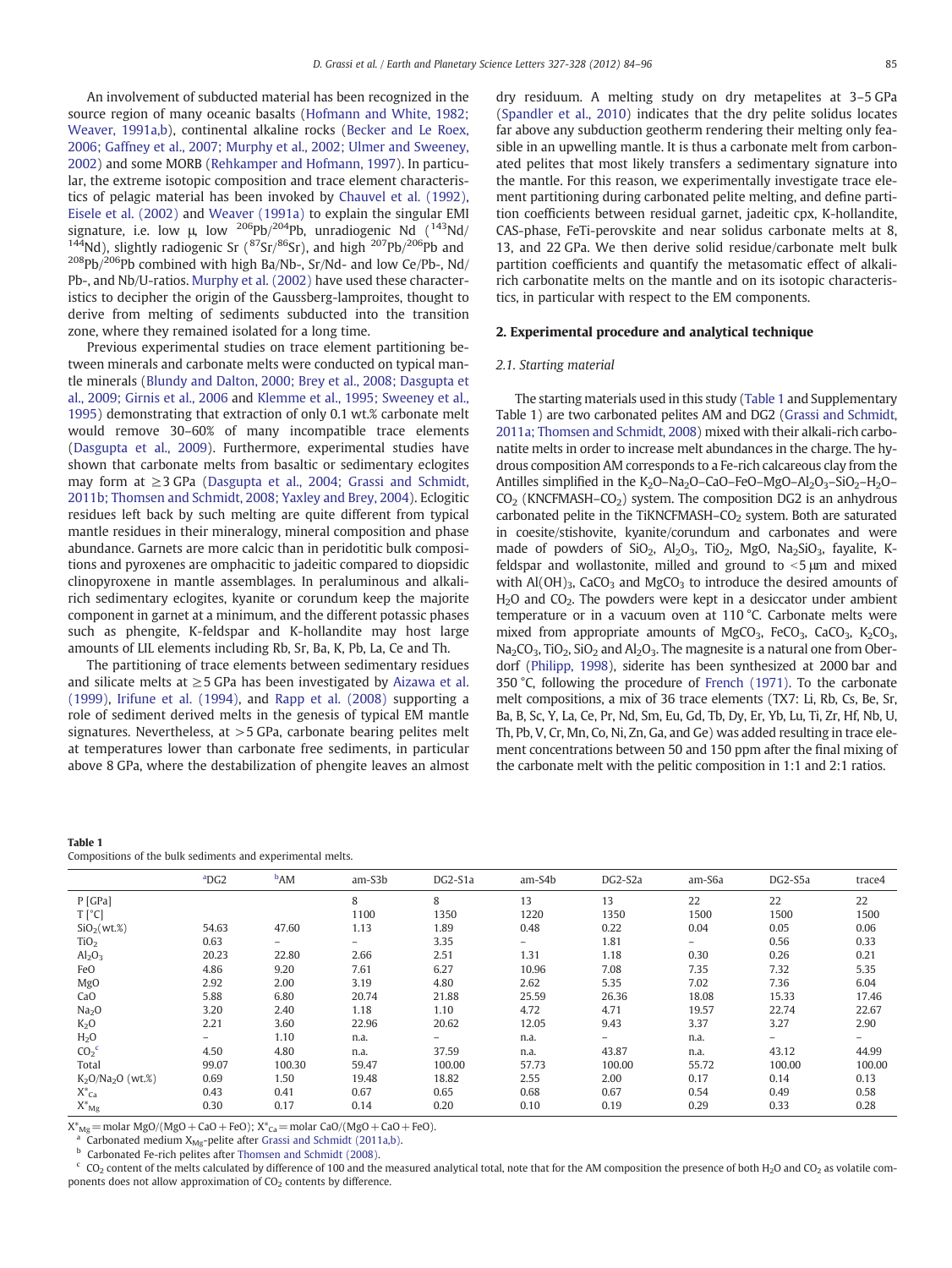<span id="page-2-0"></span>Table 2 Summary of the experiments.

| Run       | capsule              | $P$ [GPa] | $T[^{\circ}C]$ | t [h] | assemblage                       |
|-----------|----------------------|-----------|----------------|-------|----------------------------------|
| $am-S3b$  | Au                   | 8         | 1100           | 72    | Grt, Cpx, Ky, Coe, Melt          |
| $DG2-S1a$ | $Au_{80}Pd_{20}$     | 8         | 1350           | 48    | Grt, Cpx, Ky, Coe, Melt          |
| am-S4b    | Au                   | 13        | 1220           | 72    | Grt, Cpx, K-holl, Sti, Crn,      |
|           |                      |           |                |       | Carb. Melt                       |
| $DC2-S2a$ | AusoPd <sub>20</sub> | 13        | 1350           | 48    | Grt, Cpx, K-holl, Sti,           |
|           |                      |           |                |       | Crn. Melt                        |
| $DG-SSa$  | AusoPd <sub>20</sub> | 22        | 1500           | 72    | Grt. CAS. K-holl. Sti. Crn. Prv. |
|           |                      |           |                |       | Carb. Melt                       |
| am-S6a    | $Au_{80}Pd_{20}$     | 22        | 1500           | 72    | Grt. CAS. K-holl. Sti. Crn. Melt |
| trace4    | $Au_{80}Pd_{20}$     | 22        | 1500           | 48    | Grt. CAS. K-holl. Sti. Crn.      |
|           |                      |           |                |       | Na-carb. Melt                    |
|           |                      |           |                |       |                                  |

### 2.2. Experimental procedure

Experiments (Table 2) at 8 and 13 GPa were conducted in a 600-ton Walker-type rocking multi-anvil ([Schmidt and Ulmer, 2004\)](#page-12-0). To improve equilibration and minimize zonation within the charges, the whole multi-anvil apparatus was rotated by 180 °C during the experiments, continuously during the first 30 min and then every 10 min during the remainder of the experiments. For the experiments at 22 GPa, a traditional 1000-ton Walker multi anvil was used. Tungsten carbide cubes with truncation edge lengths of 11, 8, or 3.5 mm in combination with prefabricated MgO-octahedra of 18, 14, or 10 mm edge length and natural pyrophyllite gaskets were employed at 8, 13, and 22 GPa, respectively. For the experiments at 8 and 13 GPa, the procedure has been described by [Grassi and Schmidt \(2011a\)](#page-11-0). The smaller 10/3.5 assembly is fully described by [Stewart et al. \(2006\)](#page-12-0). Temperature was controlled using a B-type ( $Pt_{94}Rh_{6}/Pt_{70}Rh_{30}$ ) thermocouple and no correction for the effect of pressure was applied. Capsules were placed in the center of the furnace, and quenching was done by turning off heating power, followed by pressure unloading of 15–20 h. After the experiment, capsules (Au or  $Au_{80}Pd_{20}$ , depending on temperature, Table 2), were mounted longitudinally in epoxy resin and polished to the center by dry polishing methods to avoid any loss of alkalis from equilibrium carbonates and from the quench of the carbonate melts. During dry polishing, the open capsules were repeatedly impregnated with low viscosity resin to avoid mechanical loss of quench phases from the carbonate melts. After being analyzed the capsules were kept in a desiccator under vacuum.

### 2.3. Analytical methods

#### 2.3.1. Electron microprobe

All experimental charges were first analyzed with a JEOL JXA8200 electron microprobe at the Institute for Geochemistry and Petrology, ETH-Zürich with 15 kV acceleration voltage, 20 nA beam current for silicate minerals and 5 nA for carbonates and carbonate liquids. Acquisition times were 10 s for Na and K and 20 s for all other elements, measuring Na and K first to avoid diffusional losses. Beam diameters



Fig. 1. BSE-images of run products. (a) am-S4b (13 GPa/1220 °C); large K-hollandite crystal coexisting with garnet and small cpx aggregates. (b) DG2-S5a (22 GPa/1500 °C); large garnet crystal in direct contact with Na-rich carbonatite melt and smaller CAS crystals. (c) DG2-S1a (8 GPa/1350 °C); 15-20 μm large cpx crystals of measurable size coexist with garnet and carbonatite melt. (d) am-S3b (8 GPa/1100 °C); garnet coexisting with small aggregates of coesite, kyanite and cpx. Large amounts of melt (ca 40 wt.%) allow for good measurements. Mineral abbreviations: Carb: carbonates (aragonite, magnesite, magnesium calcite and dolomite); Na-carb: Na-rich carbonate; CAS: CaAl<sub>4</sub>Si<sub>2</sub>O<sub>11</sub>; Coe: coesite; Cpx: clinopyroxene; Crn: corundum; Grt: garnet; Kfs: potassium feldspar; K-holl: potassium hollandite; Ky: kyanite; Prv: perovskite; Sti: stishovite.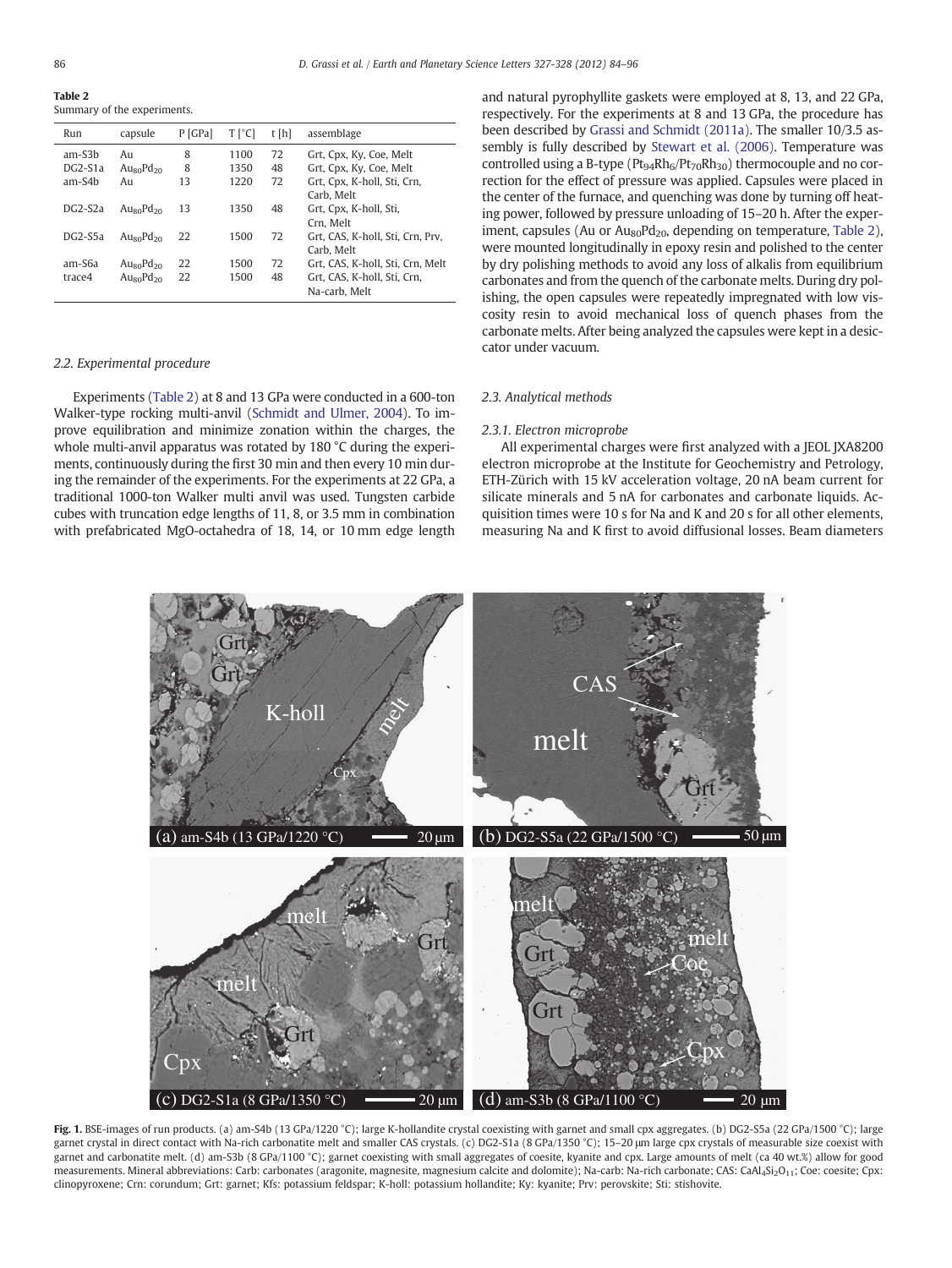of 1 to 2 μm were used for all silicate and carbonate minerals. Quenched melts, which exhibit beam damage, were analyzed using a defocused beam of 3–20 μm.

#### 2.3.2. Laser ablation-ICP-MS

Trace element analyses were obtained with laser ablation inductively coupled plasma mass spectrometry (LA-ICP-MS) at the Laboratory for Inorganic Chemistry, ETH Zurich. A 193 nm ArF Excimer laser [\(Gunther et al., 1997\)](#page-11-0) was coupled to an ELAN 6100 DRC ICP-MS. The laser operated at 17 J cm<sup>-2</sup> using repetition rates between 5 and 10 Hz and crater sizes between 4 and 20 μm for minerals and of 20 μm for quenched melts. Using helium as carrier gas, the laser aerosol produced in a standard cell was transported into the ICP. NIST 610 was used as external reference material. Internal standardization required for element concentration calculations employed major element concentrations (Al and Na) as determined by EPMA (for a detailed description of the technique, see [Guillong et al., 2005](#page-11-0)). The background was acquired for 30 s followed by 15–40 s signal acquisition depending on the pit diameter used during the analysis. The data reduction and concentration calculation is based on the protocol described by [Longerich et al. \(1996\).](#page-11-0)

### 3. Results

Phase relations and melting reactions of the dry and  $H_2O$ -bearing carbonated pelites used in this study have been defined by [Grassi and](#page-11-0) [Schmidt \(2011a,b\)](#page-11-0). In these studies, the exact melt composition at near solidus conditions was determined through reverse "sandwich" experiments [\(Falloon et al., 1997\)](#page-11-0). In this procedure, a thick layer of carbonate melt with the supposed composition derived from measurements of low melt fractions is equilibrated with the carbonated pelite in question (for bulk compositions see Supplementary Table 1). This technique produces relatively large homogeneous areas of melt [\(Fig. 1](#page-2-0)) as necessary for analysis using a defocused electron or large laser beam (for EMPA and LA-ICP-MS, respectively). The obtained highly potassic carbonatite melts at 8 and 13 GPa are in equilibrium with garnet, clinopyroxene, coesite/stishovite, kyanite/ corundum, K-hollandite (only at 13 GPa), i.e. with a  $SiO<sub>2</sub>$  and  $Al<sub>2</sub>O<sub>3</sub>$ saturated eclogitic assemblage, and in part with carbonate(s) [\(Table 2\)](#page-2-0). At 22 GPa the highly sodic carbonatite melts coexist with garnet, CAS-phase, stishovite, corundum, K-hollandite,  $\pm$  FeTiperovskite, and  $\pm$  magnesite.

### 3.1. Mineral and melt major element composition

Minerals and melts from the "sandwich" experiments [\(Table 1](#page-1-0) and Supplementary Tables 2–7) have similar compositions as the ones described in [Grassi and Schmidt \(2011a,b\)](#page-11-0).

Garnet (grt) forms subidiomorphic, 10–30 μm large and mostly inclusion-free crystals. Excess Si is low; at 8 GPa garnets have ca. 3.00 Si pfu, at 13 GPa≤3.07 Si pfu, but reach 3.22 Si pfu at 22 GPa. Nevertheless,  $Si + Ti-Na-K$  remains below 3 in all experiments, the excess tetravalent cations thus uniquely charge compensate for alkalis but do not indicate a tschermak-type substitution leading to majorite. This lack of tk-majorite component results from the coexistence of garnet with kyanite or corundum which yields maximum Alcontents. The most important component at 8 and 13 GPa is grossular with 31–46 mol%. At 22 GPa garnets coexist with the Ca-rich CASphase and have lower grossular-contents (9–16 mol%), an increased almandine component of 32 mol% in the AM composition or an increased NaFe<sup>3+</sup>-component of 24 mol% in the DG2 composition. Mg# varies between 25 and 61, increasing with pressure. The DG2 composition yields garnets with higher Mg content than AM due to a higher bulk Mg # (52.4 vs. 27.9, respectively). In spite of the large compositional variability, the measured garnets can be classified as eclogitic. Major differences to eclogitic garnets of basaltic origin are (i) lower Na-solubilities of 1.5–2.0 wt.% at  $>$  16 GPa in our garnets compared to ca. 3 wt.% in basaltic compositions ([Okamoto and](#page-11-0) [Maruyama, 2004](#page-11-0)), (ii) lower Si-contents, garnets from basaltic compositions at 8–18 GPa having typically 3.1–3.30 Si pfu, and (iii) low Mg# compared to 49–75 for garnets from basaltic bulk compositions [\(Okamoto and Maruyama, 2004; Yasuda et al., 1994\)](#page-11-0).

Clinopyroxenes (cpx) form tabular 5–15 μm large grains which were mostly too small to be analyzed by LA-ICP-MS. Trace elements concentrations in cpx could be obtained only from 1 experiment with 57 mol% jadeite component (DG2-S1a). Cpx are extremely sodium- and alumina-rich with a jadeite component of 57– 72 mol% at 8 GPa and 80–82 mol% at 13 GPa. The CaTs and Caeskolaite components are almost nil and Al(IV) below 0.05 apfu. Compared to eclogitic cpx from basaltic compositions (17–44 mol% at 6–15 GPa) our cpx have much higher jadeite contents and lower Mg# (57–73 in our cpx and 72–81 in basaltic compositions, [Dasgupta et al., 2004; Okamoto and Maruyama, 2004; Yasuda et](#page-11-0) [al., 1994\)](#page-11-0).

K-hollandite (K-holl) forms elongated prismatic crystals up to 100 μm long and 40 μm wide (am-S4b). At 13 GPa, the Nahollandite component is small  $(A \text{ mol})$  but increases to 12 mol% at 22 GPa.

CAS-phase crystallizes only at 22 GPa and contains 1.6–1.7 wt.% K<sub>2</sub>O and 0.8–1.0 wt.% Na<sub>2</sub>O as well as 1.5–1.7 wt.% TiO<sub>2</sub>. Crystal sizes vary between 10 and 30 μm.

FeTi-perovskite crystallizes only at 22 GPa in the Ti-bearing DG2 composition. The stability of this perovskite at slightly lower pressures than in mantle or MORB bulk compositions results from its high-Ti character  $(Ti/(Ti + Si) = 0.84)$  in combination with a low bulk  $X_{Mg}$  of 0.51. Normalization to 2 cations and 6 charges results in a Fe $3^+$ /Fe<sup>tot</sup> of 0.277.

Carbonates coexisting with carbonate melt have a large compositional variability ranging from pure aragonite to Ca-poor and Fe-rich magnesite. As carbonates melt out closely to the solidus, they will not be considered further in this study.

Melts are alkali-rich Ca-carbonatites. The melts quench to mixtures of various carbonate and silicate phases with feathery quench crystals of typically 1–3  $\mu$ m across and 5–50  $\mu$ m length. K<sub>2</sub>O/Na<sub>2</sub>O wt-ratios decrease with increasing pressure from ~20, with 20.6– 22.9 wt.% K<sub>2</sub>O and ~1 wt.% Na<sub>2</sub>O at 8 GPa to values of K<sub>2</sub>O/  $Na<sub>2</sub>O = 0.13$  with 19.6–22.8 wt.% Na<sub>2</sub>O and ~3 wt.% K<sub>2</sub>O at 22 GPa.  $Si<sub>2</sub>O$  and  $Al<sub>2</sub>O<sub>3</sub>$  contents are always below 1.9 and 2.7 wt.%, respectively, TiO<sub>2</sub> varies between 0.3 and 3.4 wt.% (for the DG2 bulk) depending on the coexisting phases and pressure.  $X^*_{Ca}$ - (0.49–0.71) and  $X^*_{\text{Me}^-}$  values (0.10–0.33) are similar to the ones found for melts generated from carbonated basaltic eclogites, which yield  $X^*_{Ca}$ 's of 0.44–0.75 and  $X^*_{Mg}$ 's of 0.11–0.43 [\(Dasgupta et al., 2004, 2005;](#page-11-0) [Yaxley and Brey, 2004](#page-11-0)). These values are clearly different from peridotite derived carbonate melts, which have low  $X^*_{Ca}$ 's of 0.12–0–36 and higher  $X^*_{\text{Me}}$ 's of 0.53–0.81 [\(Brey et al., 2008; Dasgupta and](#page-11-0) [Hirschmann, 2007; Ghosh et al., 2009\)](#page-11-0).

#### 3.2. Mineral/melt partition coefficients

Trace element concentrations in the analyzed garnet, clinopyroxene, K-hollandite, CAS-phase, FeTi-perovskite and melts are given in Supplementary Tables 8 and 9. Resulting partitioning coefficients are shown in [Fig. 2](#page-4-0) and [Table 3](#page-5-0) (details in Supplementary Table 10). The quenched heterogeneous nature of the melts resulted in an average 1σ standard deviation of trace element concentrations in the melt of 13%. More limiting was the size of the crystals which lead to an average 1σ standard deviation of trace element concentrations of 23%. Nevertheless, the relatively large errors are mostly for elements with low mineral/melt partition coefficients and do not significantly influence the calculated melt compositions.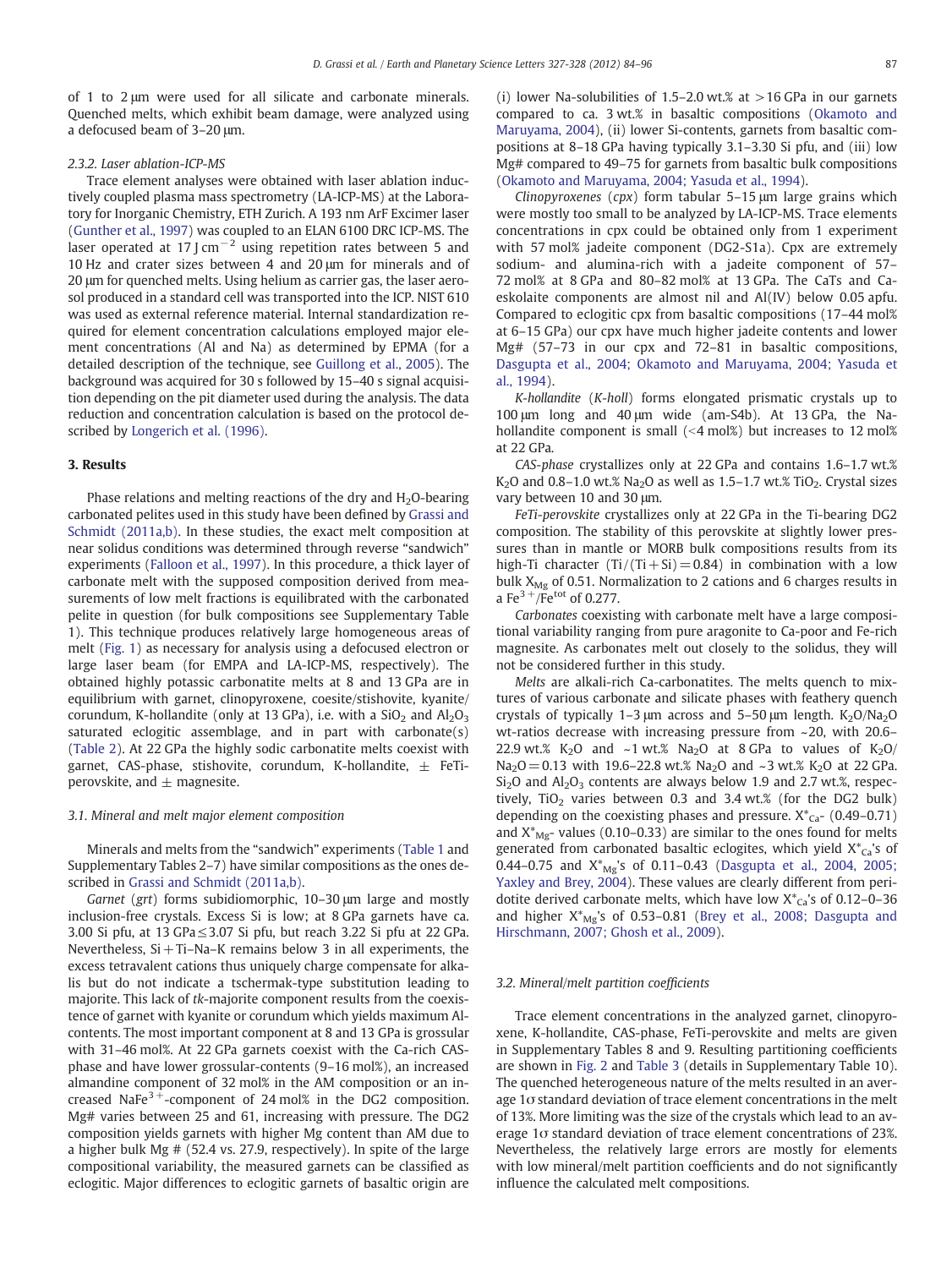<span id="page-4-0"></span>

Fig. 2. Element partition coefficients between (a) cpx, (b) garnet, (c) K-hollandite, (d) CAS-phase and (e) FeTi-perovskite and alkali-rich carbonate melt obtained in this study and color coded for pressure. (a) Data constituting the shaded area are from [Adam and Green \(2001\)](#page-11-0), [Blundy and Dalton \(2000\)](#page-11-0), [Klemme et al. \(1995\),](#page-11-0) and [Swee](#page-12-0)[ney et al. \(1995\)](#page-12-0). Open circles: [Dasgupta et al. \(2009, in a and b\)](#page-11-0). Stars: [Green and](#page-11-0) [Adam \(2003\)](#page-11-0). (b) Data constituting the shaded area are from [Brey et al. \(2008\)](#page-11-0), [Green et al. \(1992\),](#page-11-0) [Sweeney et al. \(1992\)](#page-12-0) and [Sweeney et al. \(1995\).](#page-12-0) (c) Open diamonds: [Irifune et al. \(1994\).](#page-11-0) (d) and (e): Open squares: [Hirose et al. \(2004\)](#page-11-0) and for Ca-perovskite also [Corgne and Wood \(2002\)](#page-11-0), open diamonds: [Irifune et al. \(1994\)](#page-11-0), open ovals: [Corgne and Wood \(2002\)](#page-11-0) and [Kato et al. \(1996\).](#page-11-0)

### 3.2.1. Clinopyroxene/carbonate melt

The partitioning of trace elements between cpx and the alkali-rich Ca-carbonatite melts (Fig. 2a) could only be measured in one experiment at 8 GPa (DG2-S1a) due to generally small cpx grain sizes in the other experiments. Only Li, B, Na, Sc, V, Ni, and Zn are compatible and Pb, Mn, and Co slightly incompatible, the reminder of the measured elements have  $D^{cpx/carb. \text{ melt}}$  <0.12.  $D^{cpx/carb. \text{ melt}}$  values for REE, Hf and Sr of this study are comparable to those of [Dasgupta et al.](#page-11-0) [\(2009\)](#page-11-0) for a peridotite–carbonatite system (Fig. 2a). Nevertheless, D<sup>cpx/carb. melt</sup> values for LILE and Nb are distinctly higher in our system most likely due to the more jadeitic character of our cpx, allowing for larger amounts of large ions on the larger Na-hosting M2-site. Compared to cpx/silicate melt [\(Adam and Green, 2001; Blundy and](#page-11-0) [Dalton, 2000; Klemme et al., 1995; Sweeney et al., 1995\)](#page-11-0), most elements are generally more incompatible in cpx in equilibrium with carbonate melts, while for cpx/aqueous fluid ([Green and Adam,](#page-11-0) [2003\)](#page-11-0) most elements are less compatible.

As has been discussed before ([Grassi and Schmidt, 2011a](#page-11-0)), Na is highly compatible in cpx at 8 GPa with  $D_{\text{Na}}^{\text{cpx/carb,melt}}$  ~10 at 8 GPa, decreasing to ~2.5 at 13 GPa. This compatibility is crucial in that the carbonate melts at 8–13 GPa are ultrapotassic with  $K_2O/Na_2O$ -ratios of  $\sim$  20 and  $\sim$  2 at 8 and 13 GPa, respectively.

### 3.2.2. Garnet/carbonate melt

Garnet/carbonatite melt partition coefficients from the different pressures are plotted in Fig. 2b and compared to experiments on garnet/ silicate melt ([Brey et al., 2008; Green et al., 1992; Sweeney et al., 1992;](#page-11-0) [Sweeney et al., 1995\)](#page-11-0) and on garnet/carbonate melt [\(Dasgupta et al.,](#page-11-0) [2009](#page-11-0)). In agreement with previous studies, partition coefficients of REE show a steady increase from highly incompatible La  $(D<sub>La</sub>=0.005$  at 8 GPa) to slightly compatible Lu ( $D_{\text{Lu}}$  = 0.87–3.5 at 8 to 22 GPa). Similar to what was deduced by [Dasgupta et al. \(2009\)](#page-11-0) from data at 6.6– 8.6 GPa, the compatibility of HFSE including Zr, Hf and Ti increases with pressure, from fairly incompatible at 8 GPa to moderately compatible at 13 and highly compatible at 22 GPa. At 8 GPa  $D_{Ti}$   $> D_{Hf}$   $> D_{Zr}$  but this changes to  $D_{Hf}$  >  $D_{Zr}$  >  $D_{Ti}$  at 22 GPa.  $D_{Pb}$  in our garnet at 8 GPa is 0.018 and comparable to the 0.006–0.02 at 6.6–8.6 GPa measured by [Dasgupta et al. \(2009\)](#page-11-0) but becomes much higher with pressure, increasing to 0.56 at 22 GPa.

#### 3.2.3. K-hollandite/carbonate melt

At 13 GPa, all measured partition coefficients  $D^{K-holl/carb. \text{ melt}}$  except for K are  $\leq 0.25$  (Fig. 2c), thus residual K-hollandite is not expected to leave a strong signature at this pressure (excluding potassium). D's for REE are 0.019 to 0.006 for  $D_{La}$  to  $D_{Lu}$ . HFSE and LILEs have somewhat higher partition coefficients with  $D_{Ti}$  and  $D_{Rh}$ of ~0.2 and  $D_{Li}$ ,  $D_{Be}$ ,  $D_{B}$ ,  $D_{V}$  and  $D_{Sr}$  around 0.1 and a  $D_{Sr}/D_{Nd}$  ratio of about 11. With increasing pressure the compatibility of potassium in K-holl increases from  $D_K = 1.3$  to 4.2 ([Grassi and Schmidt,](#page-11-0) [2011b](#page-11-0)). A similar behavior is observed for almost all other elements measured at 22 GPa including V, Rb, Sr, Ba, and Pb which become compatible with partition coefficients of 1.1–8.5 at 22 GPa. [Irifune et](#page-11-0) [al. \(1994\)](#page-11-0) determined partition coefficients for La, Pb and Sr between K-hollandite and silicate melt at  $P > 16$  GPa which are much higher than those of K-hollandite and carbonate melt, but which show similar  $D_{Pb}/D_{Sr}$  and  $D_{La}/D_{Pb}$  ratios. At 8 GPa, no potassium phase is stable above the solidus, which may lead to ultrapotassic carbonate melts with  $K_2O/Na_2O$  wt.% ratios of up to ~40. The increasing compatibility of K in K-hollandite with pressure in combination with the disappearance of cpx at  $P \ge 16$  GPa and the incompatibility of Na in garnet results in sodic carbonatite melts ([Grassi and Schmidt, 2011b\)](#page-11-0) with  $K<sub>2</sub>O/Na<sub>2</sub>O wt.*$  ratios of ~0.15 at 22 GPa.

#### 3.2.4. CAS/carbonate melt

Among all phases measured in this study, the CAS-phase has the most compatible trace elements. Partition coefficients between the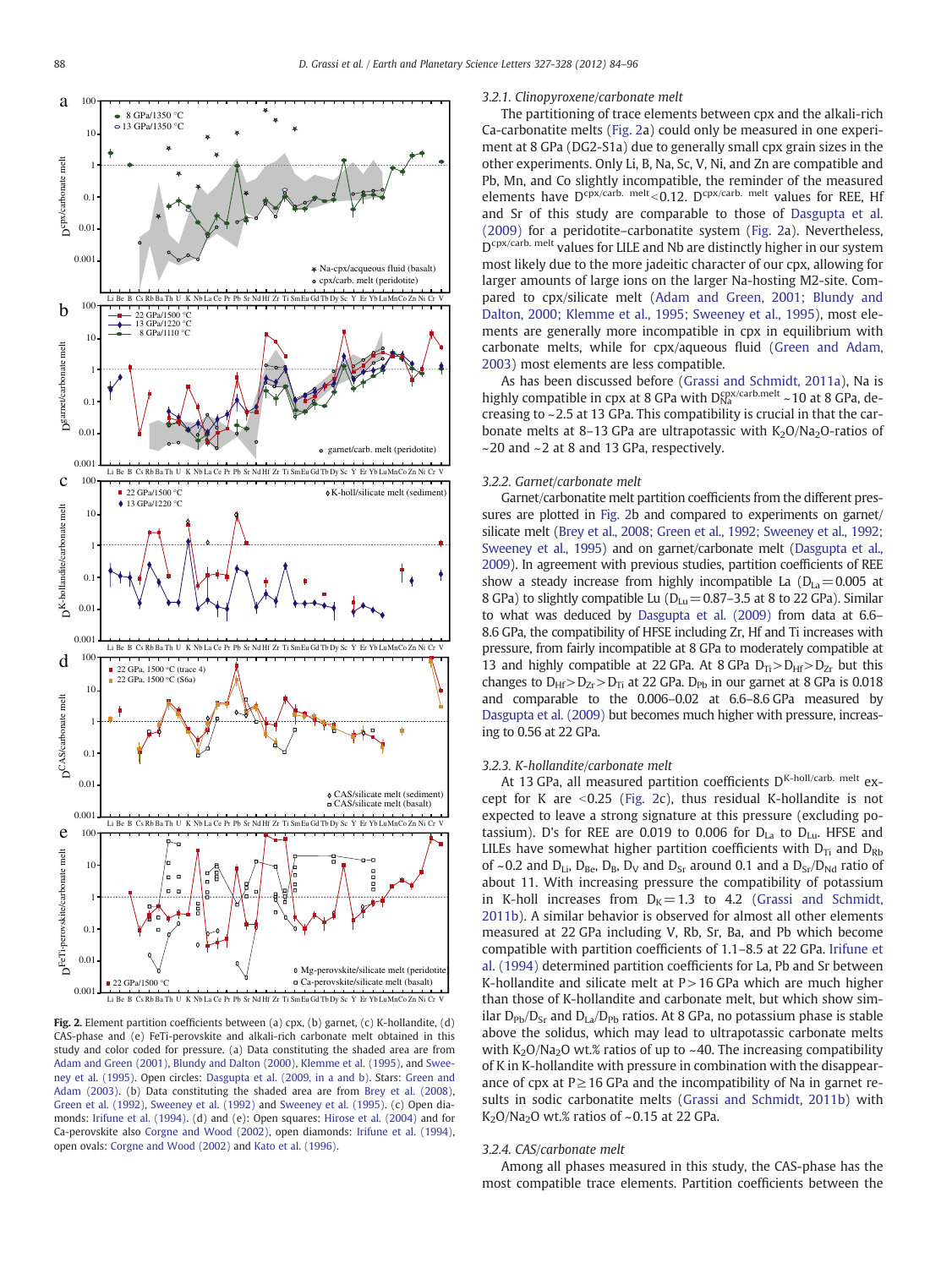<span id="page-5-0"></span>

| Table 3 |                                                 |  |
|---------|-------------------------------------------------|--|
|         | Average mineral/melt partitioning coefficients. |  |

| 1100<br>1350<br>1220<br>1350<br>1500<br>1220<br>1500<br>1500<br>$T[^{\circ}C]$<br>1350<br>1500<br>1500<br>Grt<br>Grt<br>Grt<br>Grt<br>Grt<br>K-holl<br>K-holl<br>CAS-S6a<br>$CAS-t4$<br>Mineral<br>Cpx<br>$0.28(16)^{a}$<br>0.23(8)<br>2.4(8)<br>0.16(11)<br>1.15(32)<br>Li<br>0.57(11)<br>0.109(45)<br>2.2(8)<br>Be<br>4.4(11)<br>B<br>1.15(28)<br>1.01(18)<br>0.098(48)<br>1.34(18)<br>Na <sup>b</sup><br>0.34(3)<br>0.088(8)<br>0.21(2)<br>0.14(2)<br>0.21(2)<br>7.1(3)<br>0.073(10)<br>0.066(8)<br>0.041(4)<br>0.042(7)<br>0.041(5)<br>$K^b$<br>0.013(2)<br>0.006(1)<br>0.29(3)<br>0.050(7)<br>0.013(3)<br>0.029(3)<br>1.28(12)<br>4.20(22)<br>0.46(10)<br>0.58(6)<br>0.28(4)<br>Sc<br>1.29(34)<br>1.89(44)<br>2.6(9)<br>3.5(6)<br>15.1(13)<br>1.41(27)<br>9.9(1.7)<br>Tib<br>0.298(47)<br>0.234(31)<br>1.01(24)<br>0.938(24)<br>2.57(31)<br>0.101(28)<br>0.23(6)<br>5.1(15)<br>65(9)<br>V<br>1.35(26)<br>4.9(8)<br>45.8(31)<br>1.06(35)<br>1.32(45)<br>3.2(7)<br>1.26(18)<br>0.124(48)<br>1.13(25)<br>2.87(28)<br>9.1(16)<br>Cr<br>13.6(43)<br>74(26)<br>95(20)<br>69(22)<br>3.4(8)<br>3.29(38)<br>3.1(6)<br>2.56(53)<br>2.58(13)<br>0.82(12)<br>2.12(27)<br>Mn<br>2.18(44)<br>2.52(27)<br>2.8(11)<br>1.13(28)<br>2.64(20)<br>0.62(16)<br>0.17(10)<br>Co<br>0.51(15)<br>3.5(6)<br>Ni<br>0.76(20)<br>1.45(26)<br>1.06(26)<br>2.3(6)<br>6.0(10) | $P$ [GPa] | 8 | 8 | 13 | 13 | 22 | 8 | 13 | 22 | 22 | 22 | 22        |
|----------------------------------------------------------------------------------------------------------------------------------------------------------------------------------------------------------------------------------------------------------------------------------------------------------------------------------------------------------------------------------------------------------------------------------------------------------------------------------------------------------------------------------------------------------------------------------------------------------------------------------------------------------------------------------------------------------------------------------------------------------------------------------------------------------------------------------------------------------------------------------------------------------------------------------------------------------------------------------------------------------------------------------------------------------------------------------------------------------------------------------------------------------------------------------------------------------------------------------------------------------------------------------------------------------------------------------------------------|-----------|---|---|----|----|----|---|----|----|----|----|-----------|
|                                                                                                                                                                                                                                                                                                                                                                                                                                                                                                                                                                                                                                                                                                                                                                                                                                                                                                                                                                                                                                                                                                                                                                                                                                                                                                                                                    |           |   |   |    |    |    |   |    |    |    |    |           |
|                                                                                                                                                                                                                                                                                                                                                                                                                                                                                                                                                                                                                                                                                                                                                                                                                                                                                                                                                                                                                                                                                                                                                                                                                                                                                                                                                    |           |   |   |    |    |    |   |    |    |    |    | FeTi-pvsk |
|                                                                                                                                                                                                                                                                                                                                                                                                                                                                                                                                                                                                                                                                                                                                                                                                                                                                                                                                                                                                                                                                                                                                                                                                                                                                                                                                                    |           |   |   |    |    |    |   |    |    |    |    |           |
|                                                                                                                                                                                                                                                                                                                                                                                                                                                                                                                                                                                                                                                                                                                                                                                                                                                                                                                                                                                                                                                                                                                                                                                                                                                                                                                                                    |           |   |   |    |    |    |   |    |    |    |    |           |
|                                                                                                                                                                                                                                                                                                                                                                                                                                                                                                                                                                                                                                                                                                                                                                                                                                                                                                                                                                                                                                                                                                                                                                                                                                                                                                                                                    |           |   |   |    |    |    |   |    |    |    |    |           |
|                                                                                                                                                                                                                                                                                                                                                                                                                                                                                                                                                                                                                                                                                                                                                                                                                                                                                                                                                                                                                                                                                                                                                                                                                                                                                                                                                    |           |   |   |    |    |    |   |    |    |    |    |           |
|                                                                                                                                                                                                                                                                                                                                                                                                                                                                                                                                                                                                                                                                                                                                                                                                                                                                                                                                                                                                                                                                                                                                                                                                                                                                                                                                                    |           |   |   |    |    |    |   |    |    |    |    |           |
|                                                                                                                                                                                                                                                                                                                                                                                                                                                                                                                                                                                                                                                                                                                                                                                                                                                                                                                                                                                                                                                                                                                                                                                                                                                                                                                                                    |           |   |   |    |    |    |   |    |    |    |    |           |
|                                                                                                                                                                                                                                                                                                                                                                                                                                                                                                                                                                                                                                                                                                                                                                                                                                                                                                                                                                                                                                                                                                                                                                                                                                                                                                                                                    |           |   |   |    |    |    |   |    |    |    |    |           |
|                                                                                                                                                                                                                                                                                                                                                                                                                                                                                                                                                                                                                                                                                                                                                                                                                                                                                                                                                                                                                                                                                                                                                                                                                                                                                                                                                    |           |   |   |    |    |    |   |    |    |    |    |           |
|                                                                                                                                                                                                                                                                                                                                                                                                                                                                                                                                                                                                                                                                                                                                                                                                                                                                                                                                                                                                                                                                                                                                                                                                                                                                                                                                                    |           |   |   |    |    |    |   |    |    |    |    |           |
|                                                                                                                                                                                                                                                                                                                                                                                                                                                                                                                                                                                                                                                                                                                                                                                                                                                                                                                                                                                                                                                                                                                                                                                                                                                                                                                                                    |           |   |   |    |    |    |   |    |    |    |    |           |
|                                                                                                                                                                                                                                                                                                                                                                                                                                                                                                                                                                                                                                                                                                                                                                                                                                                                                                                                                                                                                                                                                                                                                                                                                                                                                                                                                    |           |   |   |    |    |    |   |    |    |    |    |           |
|                                                                                                                                                                                                                                                                                                                                                                                                                                                                                                                                                                                                                                                                                                                                                                                                                                                                                                                                                                                                                                                                                                                                                                                                                                                                                                                                                    |           |   |   |    |    |    |   |    |    |    |    |           |
| 1.07(27)<br>1.60(47)<br>2.78(54)<br>0.48(19)<br>1.97(48)<br>0.077(28)<br>2.3(6)<br>Zn<br>1.50(36)                                                                                                                                                                                                                                                                                                                                                                                                                                                                                                                                                                                                                                                                                                                                                                                                                                                                                                                                                                                                                                                                                                                                                                                                                                                  |           |   |   |    |    |    |   |    |    |    |    |           |
| 1.8(10)<br>3.5(12)<br>3.7(10)<br>14.5(29)<br>0.91(21)<br>Ga<br>6.2(20)<br>4.4(13)<br>6.4(16)<br>61(18)<br>43(9)<br>30.4(54)                                                                                                                                                                                                                                                                                                                                                                                                                                                                                                                                                                                                                                                                                                                                                                                                                                                                                                                                                                                                                                                                                                                                                                                                                        |           |   |   |    |    |    |   |    |    |    |    |           |
| 8.4(33)<br>29(11)<br>22(6)<br>68(22)<br>67(15)<br>Ge                                                                                                                                                                                                                                                                                                                                                                                                                                                                                                                                                                                                                                                                                                                                                                                                                                                                                                                                                                                                                                                                                                                                                                                                                                                                                               |           |   |   |    |    |    |   |    |    |    |    |           |
| 0.27(9)<br>Rb<br>0.173(56)<br>0.24(6)<br>2.38(45)<br>0.38(7)                                                                                                                                                                                                                                                                                                                                                                                                                                                                                                                                                                                                                                                                                                                                                                                                                                                                                                                                                                                                                                                                                                                                                                                                                                                                                       |           |   |   |    |    |    |   |    |    |    |    |           |
| 0.045(20)<br>0.135(25)<br>1.12(16)<br>2.20(23)<br>Sr<br>0.014(3)<br>0.030(19)<br>0.046(13)<br>0.018(5)<br>1.83(23)                                                                                                                                                                                                                                                                                                                                                                                                                                                                                                                                                                                                                                                                                                                                                                                                                                                                                                                                                                                                                                                                                                                                                                                                                                 |           |   |   |    |    |    |   |    |    |    |    | 0.138(46) |
| 0.240(45)<br>Y<br>0.252(54)<br>0.47(13)<br>0.58(14)<br>0.86(11)<br>0.041(18)<br>0.009(3)<br>0.016(8)<br>0.32(9)<br>0.36(16)<br>0.19(10)                                                                                                                                                                                                                                                                                                                                                                                                                                                                                                                                                                                                                                                                                                                                                                                                                                                                                                                                                                                                                                                                                                                                                                                                            |           |   |   |    |    |    |   |    |    |    |    |           |
| Ζr<br>0.123(49)<br>0.101(24)<br>0.40(12)<br>0.60(23)<br>7.5(12)<br>0.045(6)<br>0.018(7)<br>0.22(9)<br>0.76(27)<br>59(6)                                                                                                                                                                                                                                                                                                                                                                                                                                                                                                                                                                                                                                                                                                                                                                                                                                                                                                                                                                                                                                                                                                                                                                                                                            |           |   |   |    |    |    |   |    |    |    |    |           |
| 0.066(20)<br>28.5(39)<br>Nb<br>0.006(3)<br>0.005(1)<br>0.021(7)<br>0.14(6)<br>0.016(3)<br>0.011(3)<br>0.054(15)<br>0.109(28)<br>0.26(9)                                                                                                                                                                                                                                                                                                                                                                                                                                                                                                                                                                                                                                                                                                                                                                                                                                                                                                                                                                                                                                                                                                                                                                                                            |           |   |   |    |    |    |   |    |    |    |    |           |
| 0.010(1)<br>0.016(6)<br>0.088(31)<br>0.10(6)<br>Cs<br>0.14(9)                                                                                                                                                                                                                                                                                                                                                                                                                                                                                                                                                                                                                                                                                                                                                                                                                                                                                                                                                                                                                                                                                                                                                                                                                                                                                      |           |   |   |    |    |    |   |    |    |    |    | 0.089(33) |
| 0.070(23)<br>Ba<br>2.4(9)<br>0.76(31)<br>0.48(16)<br>0.52(17)                                                                                                                                                                                                                                                                                                                                                                                                                                                                                                                                                                                                                                                                                                                                                                                                                                                                                                                                                                                                                                                                                                                                                                                                                                                                                      |           |   |   |    |    |    |   |    |    |    |    |           |
| 0.009(1)<br>0.010(2)<br>0.011(2)<br>0.007(1)<br>0.019(5)<br>0.011(9)<br>0.87(31)<br>La<br>0.005(1)<br>0.52(14)                                                                                                                                                                                                                                                                                                                                                                                                                                                                                                                                                                                                                                                                                                                                                                                                                                                                                                                                                                                                                                                                                                                                                                                                                                     |           |   |   |    |    |    |   |    |    |    |    | 0.030(12) |
| 0.028(12)<br>0.010(6)<br>0.026(7)<br>0.012(6)<br>0.126(41)<br>3.3(10)<br>3.73(49)<br>Ce                                                                                                                                                                                                                                                                                                                                                                                                                                                                                                                                                                                                                                                                                                                                                                                                                                                                                                                                                                                                                                                                                                                                                                                                                                                            |           |   |   |    |    |    |   |    |    |    |    | 0.037(14) |
| 0.039(14)<br>0.010(6)<br>0.102(31)<br>Pr<br>0.013(2)<br>0.014(1)<br>0.015(5)<br>3.4(9)<br>3.6(8)                                                                                                                                                                                                                                                                                                                                                                                                                                                                                                                                                                                                                                                                                                                                                                                                                                                                                                                                                                                                                                                                                                                                                                                                                                                   |           |   |   |    |    |    |   |    |    |    |    | 0.048(22) |
| 0.068(18)<br>0.047(3)<br>0.012(5)<br>2.8(8)<br>0.14(6)<br>Nd<br>3.1(10)                                                                                                                                                                                                                                                                                                                                                                                                                                                                                                                                                                                                                                                                                                                                                                                                                                                                                                                                                                                                                                                                                                                                                                                                                                                                            |           |   |   |    |    |    |   |    |    |    |    |           |
| 0.015(4)<br>Sm<br>0.053(27)<br>0.136(38)<br>0.108(31)<br>0.042(9)<br>1.63(33)<br>2.1(14)<br>0.23(6)                                                                                                                                                                                                                                                                                                                                                                                                                                                                                                                                                                                                                                                                                                                                                                                                                                                                                                                                                                                                                                                                                                                                                                                                                                                |           |   |   |    |    |    |   |    |    |    |    |           |
| 0.046(8)<br>0.105(23)<br>0.043(9)<br>0.015(4)<br>Eu<br>0.154(42)<br>0.086(30)<br>0.104(9)<br>0.075(17)<br>1.40(31)<br>1.68(36)                                                                                                                                                                                                                                                                                                                                                                                                                                                                                                                                                                                                                                                                                                                                                                                                                                                                                                                                                                                                                                                                                                                                                                                                                     |           |   |   |    |    |    |   |    |    |    |    | 0.103(41) |
| Gd<br>0.083(28)<br>0.164(23)<br>0.200(52)<br>0.203(52)<br>0.096(12)<br>0.016(3)<br>1.45(43)<br>0.28(8)<br>0.142(21)<br>1.08(38)                                                                                                                                                                                                                                                                                                                                                                                                                                                                                                                                                                                                                                                                                                                                                                                                                                                                                                                                                                                                                                                                                                                                                                                                                    |           |   |   |    |    |    |   |    |    |    |    |           |
| Tb<br>0.072(12)<br>0.118(23)<br>0.31(10)<br>0.26(7)<br>0.31(6)<br>0.074(9)<br>0.013(3)<br>0.029(2)<br>0.90(21)<br>0.81(30)<br>0.16(8)                                                                                                                                                                                                                                                                                                                                                                                                                                                                                                                                                                                                                                                                                                                                                                                                                                                                                                                                                                                                                                                                                                                                                                                                              |           |   |   |    |    |    |   |    |    |    |    |           |
| 0.118(26)<br>0.37(14)<br>0.52(8)<br>0.62(22)<br>0.25(6)<br>0.197(46)<br>0.082(14)<br>0.011(6)<br>0.79(13)<br>Dy                                                                                                                                                                                                                                                                                                                                                                                                                                                                                                                                                                                                                                                                                                                                                                                                                                                                                                                                                                                                                                                                                                                                                                                                                                    |           |   |   |    |    |    |   |    |    |    |    |           |
| 0.39(13)<br>0.42(9)<br>0.84(15)<br>1.32(24)<br>1.32(15)<br>0.113(50)<br>0.013(2)<br>0.49(25)<br>0.36(14)<br>Er<br>0.43(7)                                                                                                                                                                                                                                                                                                                                                                                                                                                                                                                                                                                                                                                                                                                                                                                                                                                                                                                                                                                                                                                                                                                                                                                                                          |           |   |   |    |    |    |   |    |    |    |    |           |
| 0.92(23)<br>Yb<br>0.61(7)<br>0.93(26)<br>2.01(45)<br>2.74(31)<br>0.117(36)<br>0.010(2)<br>0.316(51)<br>0.67(19)                                                                                                                                                                                                                                                                                                                                                                                                                                                                                                                                                                                                                                                                                                                                                                                                                                                                                                                                                                                                                                                                                                                                                                                                                                    |           |   |   |    |    |    |   |    |    |    |    |           |
| 1.29(26)<br>3.45(44)<br>0.095(17)<br>0.006(1)<br>0.96(24)<br>0.87(14)<br>1.18(24)<br>0.15(6)<br>0.19(8)<br>0.77(28)<br>Lu                                                                                                                                                                                                                                                                                                                                                                                                                                                                                                                                                                                                                                                                                                                                                                                                                                                                                                                                                                                                                                                                                                                                                                                                                          |           |   |   |    |    |    |   |    |    |    |    |           |
| Hf<br>0.22(9)<br>0.118(20)<br>0.53(16)<br>1.18(29)<br>12.7(19)<br>0.076(25)<br>0.031(11)<br>0.073(26)<br>0.39(7)<br>88(14)<br>0.84(53)                                                                                                                                                                                                                                                                                                                                                                                                                                                                                                                                                                                                                                                                                                                                                                                                                                                                                                                                                                                                                                                                                                                                                                                                             |           |   |   |    |    |    |   |    |    |    |    |           |
| Pb<br>0.018(10)<br>0.56(30)<br>0.95(37)<br>0.184(53)<br>20(8)<br>7.8(32)<br>0.11(6)<br>8.5(29)<br>56(18)                                                                                                                                                                                                                                                                                                                                                                                                                                                                                                                                                                                                                                                                                                                                                                                                                                                                                                                                                                                                                                                                                                                                                                                                                                           |           |   |   |    |    |    |   |    |    |    |    |           |
| Th<br>0.020(5)<br>0.035(7)<br>0.049(19)<br>0.030(11)<br>0.051(12)<br>0.016(4)<br>0.107(20)<br>3.5(12)<br>4.14(41)                                                                                                                                                                                                                                                                                                                                                                                                                                                                                                                                                                                                                                                                                                                                                                                                                                                                                                                                                                                                                                                                                                                                                                                                                                  |           |   |   |    |    |    |   |    |    |    |    | 0.212(51) |
| U<br>0.023(6)<br>0.052(15)<br>0.031(11)<br>0.024(8)<br>0.076(24)<br>0.016(4)<br>1.72(50)<br>2.1(7)<br>0.30(10)                                                                                                                                                                                                                                                                                                                                                                                                                                                                                                                                                                                                                                                                                                                                                                                                                                                                                                                                                                                                                                                                                                                                                                                                                                     |           |   |   |    |    |    |   |    |    |    |    |           |
| 0.57<br>0.86<br>0.77<br>0.50<br>0.59<br>0.59<br>0.58<br>0.90<br>0.68<br>Zr/Hf                                                                                                                                                                                                                                                                                                                                                                                                                                                                                                                                                                                                                                                                                                                                                                                                                                                                                                                                                                                                                                                                                                                                                                                                                                                                      |           |   |   |    |    |    |   |    |    |    |    |           |
| 0.28<br>0.04<br>0.09<br>0.01<br>0.04<br>0.04<br>U/Pb<br>1.3<br>0.08<br>0.09                                                                                                                                                                                                                                                                                                                                                                                                                                                                                                                                                                                                                                                                                                                                                                                                                                                                                                                                                                                                                                                                                                                                                                                                                                                                        |           |   |   |    |    |    |   |    |    |    |    |           |
| $U$ /Th<br>1.2<br>0.63<br>0.81<br>1.5<br>1.0<br>0.50<br>0.52<br>1.4<br>1.5<br>1.0                                                                                                                                                                                                                                                                                                                                                                                                                                                                                                                                                                                                                                                                                                                                                                                                                                                                                                                                                                                                                                                                                                                                                                                                                                                                  |           |   |   |    |    |    |   |    |    |    |    |           |
| 7.3<br>0.83<br>2.1<br>3.6<br>4.5<br>5.7<br>0.95<br>4.0<br>8.0<br>7.1<br>Th/La                                                                                                                                                                                                                                                                                                                                                                                                                                                                                                                                                                                                                                                                                                                                                                                                                                                                                                                                                                                                                                                                                                                                                                                                                                                                      |           |   |   |    |    |    |   |    |    |    |    |           |

Uncertainties are one standard deviation with respect to the mean.

<sup>b</sup> From EMP analysis.

CAS-phase and carbonate melt are 20–56 for Pb, 74–95 for Cr, and between 2 and 9 for Be, Ti, V, Sr, Ce, Pr, Nd, Sm, Th and U [\(Fig. 2](#page-4-0)d). Partition coefficients show a steady decrease for the REEs from  $D_{Ce}$  = 3.55 to  $D_{Lu}$  = 0.198. The low  $D_{Nb}$  (0.11–0.26) leads to high  $D_{Pb}/D_{Nb}$  ratios. Our partition coefficients are similar, albeit slightly higher than previous data by [Hirose et al. \(2004\)](#page-11-0) and [Irifune et al.](#page-11-0) [\(1994\)](#page-11-0) for silicate melts. The high compatibility of Pb, U and Th and also Sr, Nd and Sm in the CAS-phase leads to a strong fractionation of these elements during partial melting, resulting melts having higher U/Pb-, lower Th/U-, higher Sm/Nd- and higher Rb/Sr-ratios than the source rock. Such a melt eventually evolves to extremely radiogenic Pb compositions.

### 3.2.5. Fe(Ti)-perovskite/carbonatite melt

Partition coefficients between FeTi-perovskite and carbonatite melt ([Fig. 2e](#page-4-0)) show strongly compatible HFSE including Hf, Zr, Nb, and also V and Cr with D<sup>FeTi-perovskite/carb.melt</sup> of 28 to 88, analogous to Ti-rich phases such as rutile and sphene. REE are incompatible with partition coefficients increasing from  $D_{La} = 0.03$  to  $D_{\text{Lu}}$  = 0.77. Our data for REE partitioning are comparable to those from [Hirose et al. \(2004\)](#page-11-0) for Mg-perovskite/silicate melt ([Fig. 2e](#page-4-0)). The 2–3 orders of magnitude higher partition coefficients of HFSE for FeTi-perovskite than for MgSi-perovskite can be attributed to the Ti-enrichment and to the carbonatitic character of our melt, the latter in general accommodating limited amounts of high valence cations.

### 3.3. Lattice strain modeling

Measured partition coefficients have been employed to fit lattice strain parabola ([Blundy and Wood, 1994](#page-11-0)) to mono-, di-, tri-, and in case of perovskite tetra-valent cations in each mineral. The purpose of this modeling is to check for internal consistency of the partition coefficients and to calculate partition coefficients that could not be determined directly but which are needed for the trace element and isotope models. Details of the fits and their results including apparent Young's moduli E, the ideal site-radii  $r_0$  and the partition coefficient  $D_0$  for a cation of size  $r_0$  are given in the electronic appendix. The most remarkable results are: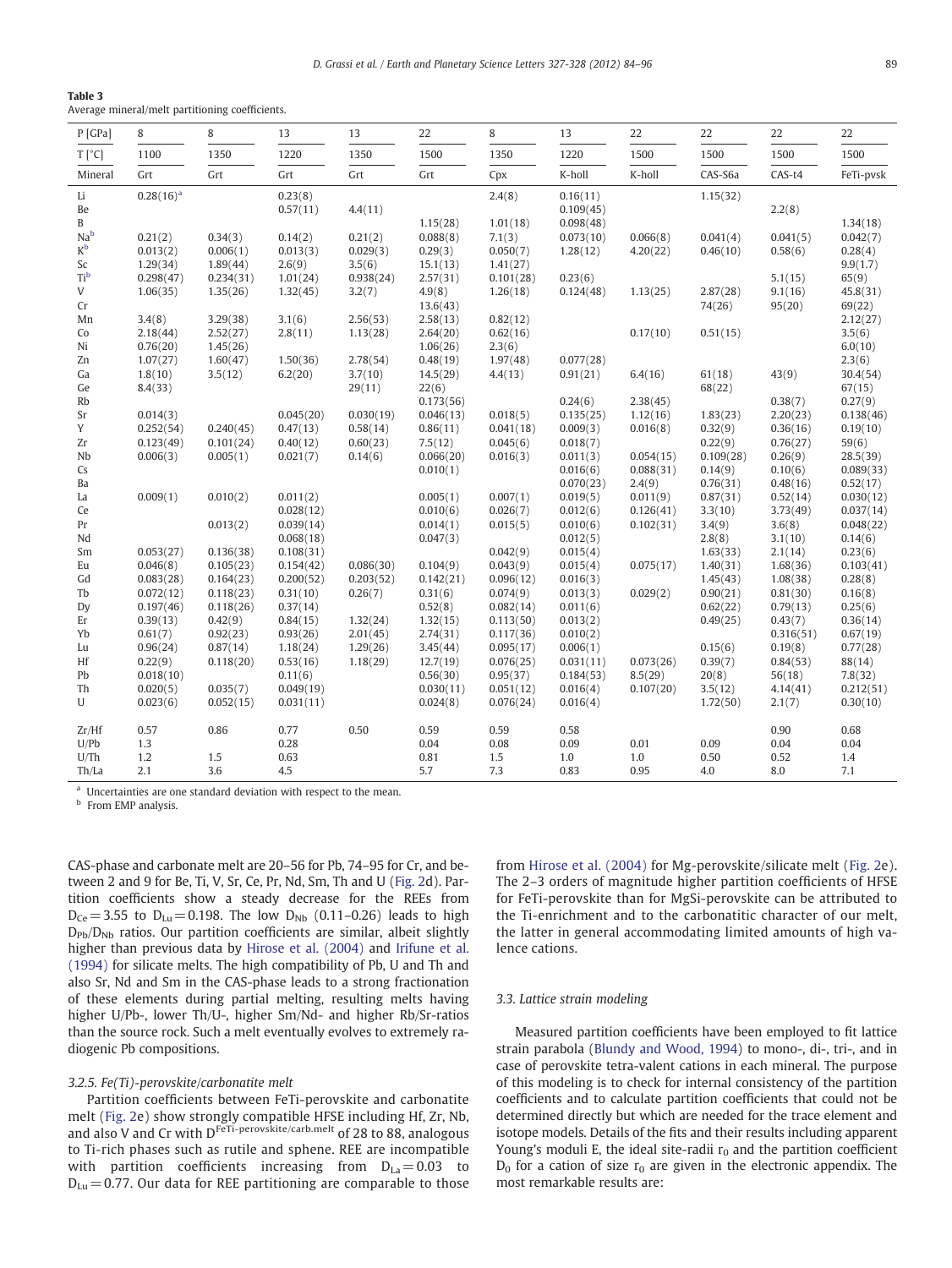## <span id="page-6-0"></span>3.3.1. Garnet

Lattice strain parameters of the 8 GPa-1100 °C garnet which has the lowest alkali-content and  $Si < 3.0$  apfu (3-valent cations on the X-site:  $E = 460$  GPa,  $r_0 = 0.913$ ) fit well with predictions from [Van](#page-12-0) [Westrenen and Draper \(2007\).](#page-12-0) All other garnets have lower  $r_0$  of 0.848–0.899, in part lower apparent Young's moduli for 3-valent cations in the X-site, and a  $D_0$  increasing from 1.6 at 8 GPa to 15.6 at 22 GPa. The lower  $r_0$  renders REE-patterns steeper while at the same time HREE become more and more compatible with pressure.

#### 3.3.2. Cpx

The jadeite-rich character (57 mol% jadeite) results in a large M2 site shifting the  $r_0$  of the 3-valent cation lattice strain parabola in this site to a higher value (1.01 Å) than found by [Dasgupta et al. \(2009\)](#page-11-0) for cpx with 7–9 mol% jadeite ( $r_0$  = 0.89–0.95 Å) or predicted for cpx/silicate melt partitioning [\(Wood and Blundy, 1997](#page-12-0)). Nevertheless, this remains inconsequential for the bulk trace element partitioning, as the REE remain largely incompatible in cpx.

### 3.3.3. K-hollandite

The lattice strain parabola of the mono-valent cations in the VIII-coordinated K site [\(Zhang et al., 1993\)](#page-12-0) yields a large  $r_0$  of 1.44–1.49. Consequently, the  $r_0$  of the lattice strain parabola of the two-valent cations in this site (1.32–1.38 Å) lies in between the radii of Sr and Ba rendering these (and Pb) relatively compatible in the Khollandite structure. All three parabolas yield a dramatic increase of  $D_0$  with pressure, by a factor of 2.8 for the alkalis, and by factors of 15 and 8 for the di- and three-valent cations on this site.

### 3.3.4. CAS phase

Interestingly, the  $r_0$  of the dodecahedral Ca-site [\(Gautron et al.,](#page-11-0) [1999\)](#page-11-0) of 1.47-1.49 lies just above the ionic radius of Sr but not close to Ca. The REE  $+Y$  except of La fit well onto one lattice strain parabola with an apex at a  $D_0$  of 3.6–3.7 and a  $r_0$  close to the ionic radius of Ce leading to a strong depletion of LREE with respect to HREE in the melt. The reasons for the measured D-value of La being 4–7 times lower than the one that would fit the lattice strain parabola remains unknown.

### 3.3.5. 4-Valent cations

In principal, a lattice strain parabola could be fit to  $D_{Ti}-D_{Hf}-D_{Zr}$  in all of the above minerals. Nevertheless, the ionic radii of Hf and Zr are too close and  $D_{Zr}$  and  $D_{Hf}$  too similar to reliably fit three lattice strain parameters. Suffice to say that  $D_{Hf}$  is always larger than  $D_{Zr}$  for all minerals ( $D_{Hf}/D_{Zr}$  = 0.49 to 0.90) and that for the above minerals  $D_{\text{Th}}$  would not fit onto one lattice strain parabola with  $D_{\text{Ti}}-D_{\text{HF}}-D_{\text{Zr}}$  indicating that Th partitions into a larger size than Ti–Hf–Zr.

### 3.3.6. FeTi-perovskite

A single lattice strain parabola can be fit to the  $REE + Y$ , excluding Sc. This suggests that REE would be hosted on the larger VIIIcoordinated site while Sc partitions into the smaller octahedral site (see also [Hirose et al., 2004\)](#page-11-0). A single lattice strain parabola with an apex at  $D_0 = 98$  and  $r_0 = 0.604$  would fit the partition coefficients of the tetra-valent cations. However, Th is likely to partition into the VIII-coordinated site [\(Corgne and Wood, 2005\)](#page-11-0) while Si, Ge, and Ti should occupy the smaller octahedral site. There is a general problem with site-attributions for cations [\(Corgne et al., 2005\)](#page-11-0) in particular for those with ionic radii between that of Ti and Fe in this unusual Fe–Ti perovskite. The high partition coefficients for the alkalis, Sr, Pb, and Ba suggest that these would not be accommodated in the same environment as the  $Fe<sup>2+</sup>$  cation dominant on the VIII-coordinated site.

3.4. Bulk partition coefficients for high pressure pelitic residues in equilibrium with carbonate melts

For each pressure, bulk partition coefficients were calculated using average mineral/melt partition coefficients in combination with mineral modes from [Grassi and Schmidt \(2011a,b\)](#page-11-0) at near-solidus conditions (Table 4 and [Fig. 3\)](#page-7-0). The measured partition coefficients are supplemented by partition coefficients calculated from lattice strain modeling or from closest proxy elements (Supplementary Table 10). Despite repeated experiments (not reported here), we did not succeed to crystallize all minerals at all pressures large enough for measurement by LA-ICP-MS. Thus, cpx/carbonate melt partition coefficients at 8 GPa were also employed at 13 GPa. Residual carbonate was not considered as the melt fraction increases rapidly at the solidus until carbonates are melted out. For almost all elements which had partition coefficients calculated, these would increase bulk

| Table 4 |                                                |  |  |
|---------|------------------------------------------------|--|--|
|         | Bulk partition coefficients and mineral modes. |  |  |

| P[GPa]   | 8                        | 13                                                      | 22                       | $22 - pvsk$       |
|----------|--------------------------|---------------------------------------------------------|--------------------------|-------------------|
| Li       | 0.71(20)                 | 0.46(12)                                                |                          |                   |
| Вe       |                          | 0.57(11)                                                | 0.26(10)                 |                   |
| Na       | 1.91(25)                 | 0.44(16)                                                | 0.048(8)                 | 0.046(8)          |
| K        | 0.017(2)                 | 0.252(48)                                               | 1.24(12)                 | 1.24(12)          |
| Sc       | 0.77(12)                 | 0.96(25)                                                | 4.38(39)                 | 4.37(35)          |
| Ti       | 0.119(16)                | 0.36(7)                                                 | 1.50(20)                 | 5.2(5)            |
| V        | 0.66(12)                 | 0.60(13)                                                | 2.82(31)                 | 5.27(33)          |
| Cr       |                          |                                                         | $\geq$ 15.4              | $\geq 18.0$       |
| Mn       | 1.26(26)                 | 1.04(17)                                                | 0.75(4)                  | 0.77(4)           |
| Co       | 0.84(14)                 | 0.93(31)                                                | 0.87(6)                  | 0.97(7)           |
| Ni       | 0.84(17)                 | 0.47(9)                                                 | 0.36(8)                  | 0.68(9)           |
| Zn       | 0.84(15)                 | 0.75(13)                                                | 0.24(6)                  | 0.35(6)           |
| Rb       | 0.0006(3)                | 0.047(11)                                               | 0.72(12)                 | 0.72(12)          |
| Sr       | 0.009(2)                 | 0.041(8)                                                | 0.569(49)                | 0.553(48)         |
| Y        | 0.089(17)                | 0.145(37)                                               | 0.296(38)                | 0.270(34)         |
| Zr       | 0.050(15)                | 0.127(34)                                               | 2.27(35)                 | 5.52(48)          |
| Nb       | 0.006(1)                 | 0.011(2)                                                | 0.064(13)                | 1.77(23)          |
| Cs       | < 0.00001                | 0.003(1)                                                | 0.038(11)                | 0.042(11)         |
| Ba       | < 0.00001                | 0.013(4)                                                | 0.69(22)                 | 0.72(23)          |
| La       | 0.0012(6)                | 0.0043(21)                                              | 0.47(23)                 | 0.43(21)          |
| Ce       | 0.007(2)                 | 0.014(4)                                                | 0.48(6)                  | 0.45(6)           |
| Pr       | 0.004(1)                 | 0.016(4)                                                | 0.46(9)                  | 0.43(8)           |
| Nd       | 0.006(3)                 | 0.024(5)                                                | 0.42(12)                 | 0.39(11)          |
| Sm       | 0.027(9)                 | 0.040(9)                                                | 0.28(17)                 | 0.27(15)          |
| Eu       | 0.026(3)                 | 0.054(12)                                               | 0.251(43)                | 0.236(40)         |
| Gd       | 0.051(9)                 | 0.075(15)                                               | 0.183(46)                | 0.183(43)         |
| Tb       | 0.042(4)                 | 0.103(28)                                               | 0.195(40)                | 0.184(37)         |
| Dy       | 0.082(15)                | 0.122(41)                                               | 0.251(27)                | 0.238(24)         |
| Er       | 0.151(41)                | 0.263(45)                                               | 0.438(45)                | 0.402(40)         |
| Yb       | 0.220(23)                | 0.29(8)                                                 | 0.83(9)                  | 0.76(8)           |
| Lu       | 0.32(7)                  | 0.36(7)                                                 | 1.02(13)                 | 0.93(11)          |
| Hf       | 0.086(28)                | 0.170(47)                                               | 3.8(5)                   | 8.6(10)           |
| Pb       | 0.25(9)                  | 0.21(6)                                                 | 9.0(23)                  | 8.9(21)           |
| Th       | 0.019(3)                 | 0.025(6)                                                | 0.534(50)                | 0.504(46)         |
| U        | 0.027(7)                 | 0.023(5)                                                | 0.29(9)                  | 0.29(8)           |
| D(Zr/Hf) | 0.58                     | 0.75                                                    | 0.60                     | 0.65              |
| D(Rb/Sr) | 0.07                     | 1.12                                                    | 1.26                     | 1.31              |
| D(Sm/Nd) | 4.95                     | 1.66                                                    | 0.67                     | 0.69              |
| D(U/Pb)  | 0.11                     | 0.11                                                    | 0.03                     | 0.03              |
| D(U/Th)  | 1.39                     | 0.94                                                    | 0.55                     | 0.57              |
| D(Th/La) | 4.1                      | 3.1                                                     | 5.7                      | 5.6               |
|          |                          | Mineral modes (wt.%) after Grassi and Schmidt (2011a,b) |                          |                   |
| Grt      | 0.31                     | 0.29                                                    | 0.29                     | 0.25              |
| Cpx      | 0.26                     | 0.15                                                    | -                        | -                 |
| Ky       | 0.24                     | 0.14                                                    | $\overline{\phantom{0}}$ | $\qquad \qquad -$ |
| Cor      | $\overline{a}$           | $\overline{\phantom{0}}$                                | 0.10                     | 0.10              |
| Coe/Sti  | 0.19                     | 0.23                                                    | 0.22                     | 0.22              |
| K-holl   | -                        | 0.19                                                    | 0.26                     | 0.26              |
| CAS      | $\overline{a}$           | $\qquad \qquad -$                                       | 0.12                     | 0.11              |
| Prv      | $\overline{\phantom{0}}$ | $\overline{\phantom{0}}$                                | $\overline{\phantom{0}}$ | 0.06              |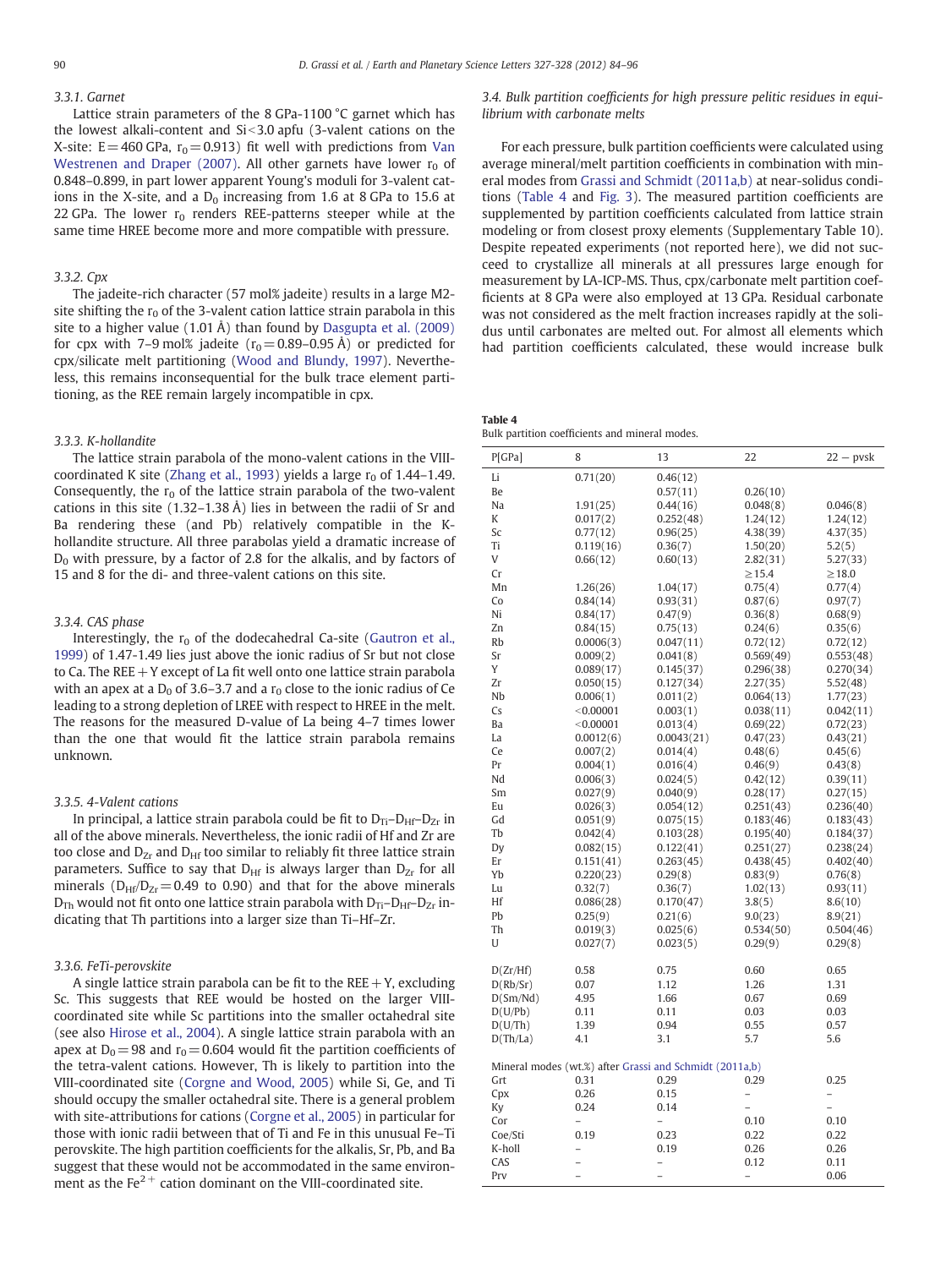<span id="page-7-0"></span>

Fig. 3. Solid residue/carbonatite melt bulk partition coefficients calculated from mineral partition coefficients and modal proportions of minerals ([Table 4\)](#page-6-0) for Si- and Al-saturated carbonated sediments at 8, 13 and 22 GPa. The data for the garnet lherzolite/carbonate melt system at 6–9 GPa are from [Dasgupta et al. \(2009\),](#page-11-0) for basaltic eclogite/supercritical liquid in a H<sub>2</sub>O-bearing, CO<sub>2</sub>-free basalt at 6 GPa from [Kessel et al. \(2005\)](#page-11-0). Both datasets are directly comparable to our 8 GPa data which have an eclogitic residue.

partition coefficient by  $\leq$ 1% and thus do not noticeably influence the calculated melt compositions. The only exceptions are Ti in Khollandite at 22 GPa, and Co in the CAS phase.

Calculated bulk partition coefficients  $\overline{D}^{\text{bulk residue/carb. melt}}$  (Fig. 3) at 8 and 13 GPa result in generally incompatible LILE and HFSE with partition coefficients mostly between  $10^{-1}$  and  $10^{-2}$  reaching the lowest values for Cs, Rb, Nb and La [\(Table 4](#page-6-0), Fig. 3). For the REE, bulk partition coefficients increase steadily from highly incompatible La to slightly incompatible Lu. Notably high relative Dbulk residue/carb. melt are obtained for Pb, Hf, Zr, Ti and Sc. The transition metals have partition coefficients close to unity. With pressure increasing to 22 GPa, the general compatibility of the LILE, HFSE and LREE increases by more than one order of magnitude; K, Nb (with perovskite), Pb, Hf, Zr, Ti and Sc as well as Cr and V become compatible (Fig. 3). For the HREE this increase is only factors 2–3, leading at 22 GPa to fairly flat REE-patterns. At 22 GPa, a Fe–Ti rich perovskite forms in the residue of the Ti-bearing DG2 sediment composition. From Ti-concentrations and abundances of coexisting minerals, such an FeTi-perovskite can be expected to occur at bulk TiO<sub>2</sub>-concentrations  $>0.5$  wt.%. This perovskite increases D<sup>bulk residue/carb. melt</sup> 2- to 4-fold for Hf, Zr, and Ti, and 30-fold for Nb. It has thus primarily the effect of sharpening the characteristic subduction signature. The generally high compatibility for some HFSE such as Hf, Zr, and Ti is attributed to a generally low solubility of HFSE in carbonate liquids [\(Chakhmouradian, 2006; Veksler et al., 1998](#page-11-0)).

Fig. 3 also compares our bulk partition coefficients to those for lherzolite/carbonatite melt at 8.6 GPa (1265–1470 °C [Dasgupta et al., 2009](#page-11-0)) and of basaltic eclogite/supercritical fluid at 6 GPa (1200 °C, [Kessel et al.,](#page-11-0) [2005](#page-11-0)). With respect to our data at 8 GPa (1100–1350 °C), REE in the lherzolite/carbonate melt system behave similar, but the LILE and Pb are more compatible in the pelite/carbonatite melt system. This difference is mostly due to a higher abundance and the much more sodic character of cpx in the residuum. The pelite/carbonatite melt and the MORB/supercritical liquid systems are, at 8 and 6 GPa, both dominated by garnet + cpx in the residuum. Thus,  $D^{\text{bulk residue/carb. melt}}$  for LILE are similar but the RRE patterns much flatter in the pelite/carbonate melt system due to lower garnet fractions.

### 4. Discussion

The carbonatite melts derived from the subducted sediments are bound to migrate upwards and infiltrate the mantle. An equilibration of the relatively oxidized carbonatite melts ( $f_{O2} \geq CCO$ ) with the much more reducing mantle (typically at or below the iron-wustite buffer at depth >250 km, [Frost and McCammon, 2008](#page-11-0)) leads to redox freezing of these melts: Carbonate reduces to diamond thus effectively immobilizing the melt [\(Rohrbach and Schmidt, 2011\)](#page-11-0). As a first order approximation this process can be envisaged as a bulk addition of a carbonatite melt, whose composition is determined by element partitioning with residual phases, without major fractionation in the mantle.

### 4.1. Carbonate melt metasomatism as a function of pressure

Melt compositions were calculated using the bulk partition coefficients of [Table 4](#page-6-0) and a simple batch melting equation with 8% partial melting simulating a complete melting out of carbonates (in a sediment containing  $\sim$  3 wt.% CO<sub>2</sub>). Such a choice is justified by the short melting interval of 50–100 °C necessary for carbonates to disappear above the solidus [\(Grassi and Schmidt, 2011a,b\)](#page-11-0). From the melting reactions defined in these previous studies, carbonate and melt fractions correlate inversely proportional to at least 10–15 wt.% bulk  $CO<sub>2</sub>$  at all pressures, above which carbonates would not exhaust first. The initial trace element composition of the sediment is taken from Plank and Langmuir (1998, Antilles Fe-cc clay  $=$  AM) and completed for missing elements (Zr, Hf, Nb and Ta) by concentrations from [Othman et al. \(1989\)](#page-11-0) for pelagic sediments. Furthermore, [Kelley et al. \(2005\)](#page-11-0) showed that dehydration during subduction leads to a strong fractionation of Pb, U and Th. For this reason we assumed that 65 wt.% of Pb and 25 wt.% of U were lost at sub-arc depths.

As to be expected from the bulk partition coefficients, the most enriched carbonate melt is generated at 8 GPa, the least enriched at 22 GPa [\(Fig. 4a](#page-8-0) and Supplementary Table 11). Melt enrichment roughly anti-correlates with the number of residual phases. At 8 GPa the only minerals retaining significant amounts of trace elements are garnet and cpx. At 13 GPa the residue comprises K-hollandite in addition, however, the generally low partition coefficients of K-hollandite at this pressure lead to similar D<sup>bulk residue/carb. melt</sup> and thus melt compositions at 8 and 13 GPa. At 22 GPa K-hollandite, CAS-phase, and FeTi-perovskite, combined with the absence of cpx, change the geochemistry of the residue drastically.

The increased negative anomaly of the HFSEs including Hf, Zr and Ti with pressure is mostly caused by an increased compatibility in garnet ([Fig. 2b](#page-4-0)), and is amplified when Fe–Ti-rich perovskite remains residual. Furthermore, the CAS-phase strongly retains Pb, Th and U (in this sequence, [Table 3\)](#page-5-0), thus lowering the mobility of these elements yielding a distinctive Pb-isotopic composition after isotopic evolution of these melts.

The characteristic signature of the carbonate melts at 8 GPa with negative Ti and Nb anomalies, high primitive mantle normalized Hf/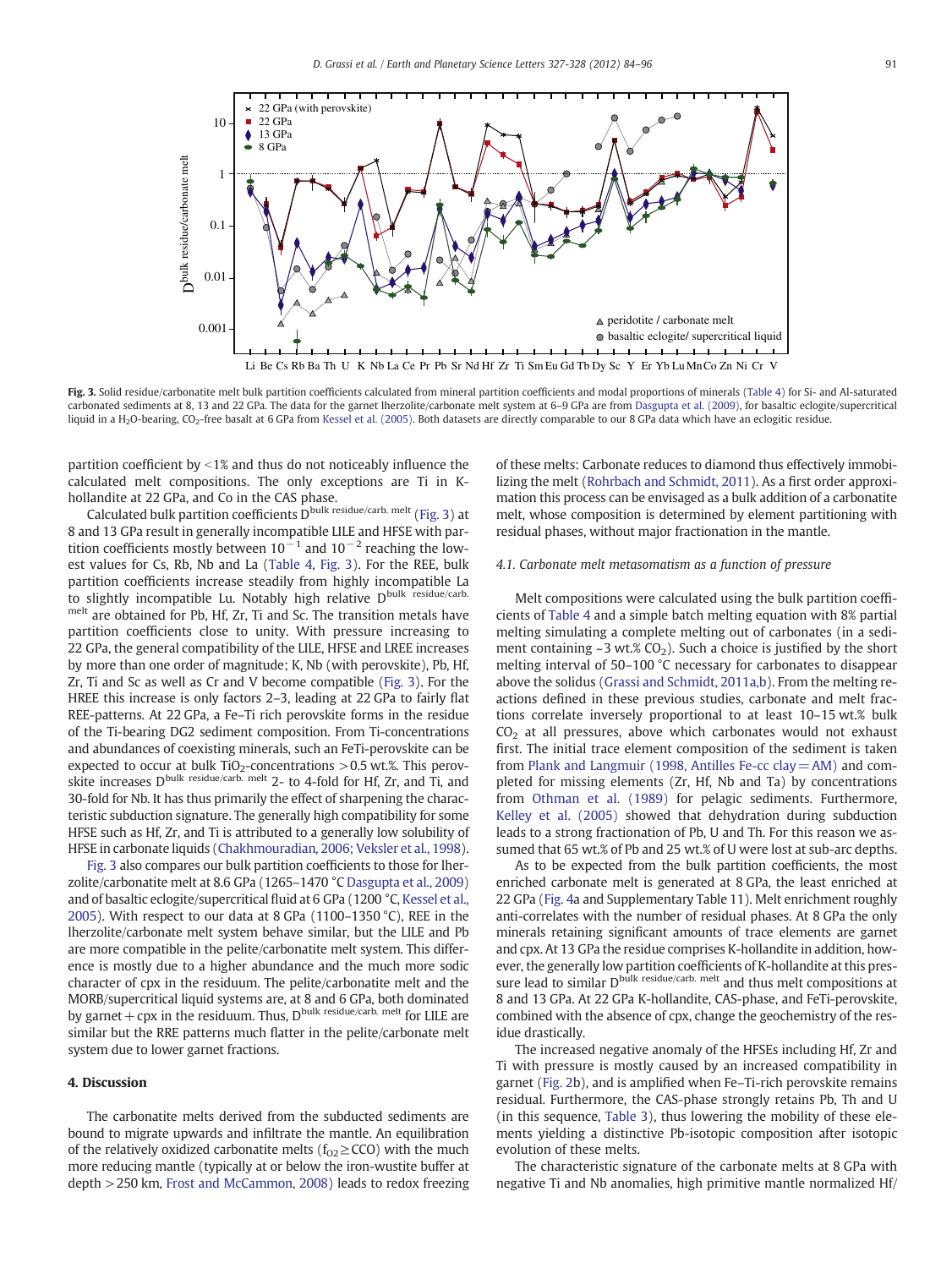<span id="page-8-0"></span>

Fig. 4. Calculated trace element patterns for the alkaline carbonatite melts of our Siand Al-saturated eclogitic carbonated sediments at 8, 13 and 22 GPa. Melt compositions were calculated using the bulk partition coefficients of [Table 4](#page-6-0) and a simple batch melting equation with 8% melt simulating complete decarbonation (for 3 wt.% bulk CO<sub>2</sub>). (a) Comparison between our 8 and 13 GPa melt compositions with the typical EM I OIB patterns [\(Hofmann, 1997; Lustrino and Dallai, 2003](#page-11-0) and [Weaver, 1991a](#page-12-0)). (b) Comparison between the calculated melt at 8 GPa and different ultrapotassic rocks (Gaussberg lamproites after [Murphy et al., 2002](#page-11-0); Italian kamafugites after [Peccerillo,](#page-11-0) [1998](#page-11-0)) for which a contamination with continental materials has been postulated. (c) Comparison between the 22 GPa melt and typical EM II pattern in OIB [\(Weaver,](#page-12-0) [1991a\)](#page-12-0). The relative negative Hf-Zr-Ti anomaly could be mitigated by larger degrees of melting (see text). All data normalized to primitive mantle ([Hofmann, 1988](#page-11-0)).

Ti- and Th/Nb-ratios, and high K and Pb concentrations match well with many ultrapotassic rocks (Fig. 4b) including lamproites [\(Mirnejad and Bell, 2006; Murphy et al., 2002\)](#page-11-0), and some Italian kamafugites, shoshonites and leucitites ([Avanzinelli et al., 2009;](#page-11-0) [Peccerillo, 2005; Peccerillo et al., 1988\)](#page-11-0). The presence of a sedimentary component in the source regions of these rocks was postulated by many authors [\(Murphy et al., 2002; Ringwood et al., 1992\)](#page-11-0). Our data corroborate this interpretation and furnish details on the possible nature of the sediment component and a simple mechanism how to transport this sediment signature including potassium and  $CO<sub>2</sub>$  into the mantle source region of such alkaline magmas.

The two enriched mantle types EM I and EM II are commonly explained by adding different amounts of oceanic crust including a small sedimentary component (pelagic or terrigenous) to an average mantle composition ([Chauvel et al., 1992; Eisele et al., 2002; Hofmann](#page-11-0) [and White, 1982; Weaver, 1991a,b](#page-11-0)). These enriched mantle reservoirs are characterized by similar trace element abundances with high LILE/ HFSE- and LREE/HFSE-ratios [\(Weaver, 1991a\)](#page-12-0). Higher Ba contents and related higher Ba/Th and Ba/Nb-ratios distinguish the EM I from the EM II signature, the latter probably originating from a more Badepleted sediment type ([Weaver, 1991b](#page-12-0)). Comparing our melts with the EM I and EM II mantle types (Fig. 4a,c) [\(Hofmann, 1997; Lustrino](#page-11-0) [and Dallai, 2003; Weaver, 1991a\)](#page-11-0), carbonatite melt patterns at 8 and 13 GPa are very similar but significantly more enriched than the EM I signature, making our melts the ideal contaminant yielding a EM I type mantle. On the other hand the melt at 22 GPa with no perovskite in the residuum is more similar to the EM II enriched mantle, although the Hf–Zr–Ti anomaly would need to be mediated (see below).

### 4.2. Radiogenic isotopes and the mantle end members HIMU, EM I and II

To quantify the metasomatic effect of the sediment derived highly alkaline Ca-carbonate melts on the isotopic composition of the mantle, we calculate the evolution of the different melts derived from a 1.5 Ga old sediment that consists of 94 wt.% pelagic component with an initial  $87$ Sr/ $86$ Sr<sub>i</sub> of 0.7074 [\(Rehkamper and Hofmann, 1997](#page-11-0)) and 6 wt.% marine carbonate with an initial  ${}^{87}Sr/{}^{86}Sr$ <sub>i</sub> of 0.706 and a Sr concentration 10 times higher than in the pelagic sediment [\(Mirota and Veizer, 1994;](#page-11-0) [Plank and Langmuir, 1998](#page-11-0)). The concentrations of Rb, Nd, Sm, Pb, U and Th in the pelagic component are taken from [Rehkamper and Hofmann](#page-11-0) [\(1997\)](#page-11-0). Again we assume a dehydration related fractionation of U and Pb during subduction leading to 65 wt.% Pb and 25 wt.% U loss ([Kelley](#page-11-0) [et al., 2005](#page-11-0)). The isotopic evolution (Supplementary Table 11) was calculated assuming zero time between sediment age and melting, yielding an evolution age of 1.5 GPa for the melt reservoirs.

### 4.2.1. Melting at 8 and 13 GPa and the EM I component

The isotopic evolution of the 8 and 13 GPa melts is characterized by high Rb/Sr and Th/U, and low Sm/Nd ratios. After 1.5 Ga of isotopic evolution in isolation these melts evolve toward compositions with radiogenic  ${}^{87}Sr/{}^{86}Sr$  (0.7144–0.7155) and unradiogenic  ${}^{143}Nd/{}^{144}Nd$ (0.5114–0.5115), and with a Pb isotopic composition that is much more radiogenic  $(^{207}Pb/^{204}Pb \sim 15.7$ ,  $^{208}Pb/^{204}Pb \sim 43$ ,  $^{206}Pb/^{204}Pb$  $~19$ , Supplementary Table 12) than that of depleted mantle types [\(Fig. 5\)](#page-9-0). When migrating into the mantle, these carbonatite melts yield mixed reservoirs which reproduce the EM I mantle type with  $<$ 0.1–0.2 wt.% of sediment melt. The high degree of trace element enrichment in the carbonate melts, compared to the unmolten sediment source renders the physically easy-to-achieve migration of these melts into the mantle one order of magnitude more effective than a mechanical bulk mixing-process between sediments and mantle, 0.1 wt.% of melt having the same effect as adding 1–3 wt.% of sediment. An unfractionated bulk mixing of carbonated pelite with mantle at ≥6 GPa ([Grassi and Schmidt, 2011b\)](#page-11-0) is not truly an option: assuming that the slab and mantle are both near adiabatic before intimate mixing could occur, the solidus of carbonated sediments would be overstepped by several 100 °C. Thus carbonatite melting and melt migration are unavoidable and the bulk carbonated sediment would not bulk mix with the mantle.

#### 4.2.2. Melting at 22 GPa and the EM II component

Melting at 22 GPa with residual CAS-phase and possibly FeTiperovskite results in an extreme fractionation within the U–Th– Pb system. This leads to carbonatite melts at 22 GPa that would evolve to extremely radiogenic Pb  $(^{207}Pb/^{204}Pb \sim 17.6$ ,  $^{208}Pb/^{204}Pb \sim$ 74,  $^{206}Pb/^{204}Pb \sim 40$ ), but less radiogenic  $^{87}Sr/^{86}Sr$  (~0.7131) and  $143Nd/144Nd$  (~0.5121) than at 8-13 GPa. Mixing of 0.5-1 wt.% of such melts with depleted mantle yields a reservoir which fits well with the EM II Nd- and Sr signature but which is slightly too radiogenic in  $206Pb/204Pb$  for EM II. The extremely radiogenic Pb isotopic composition of the 22 GPa carbonatite melt is unknown in melts erupted at the surface.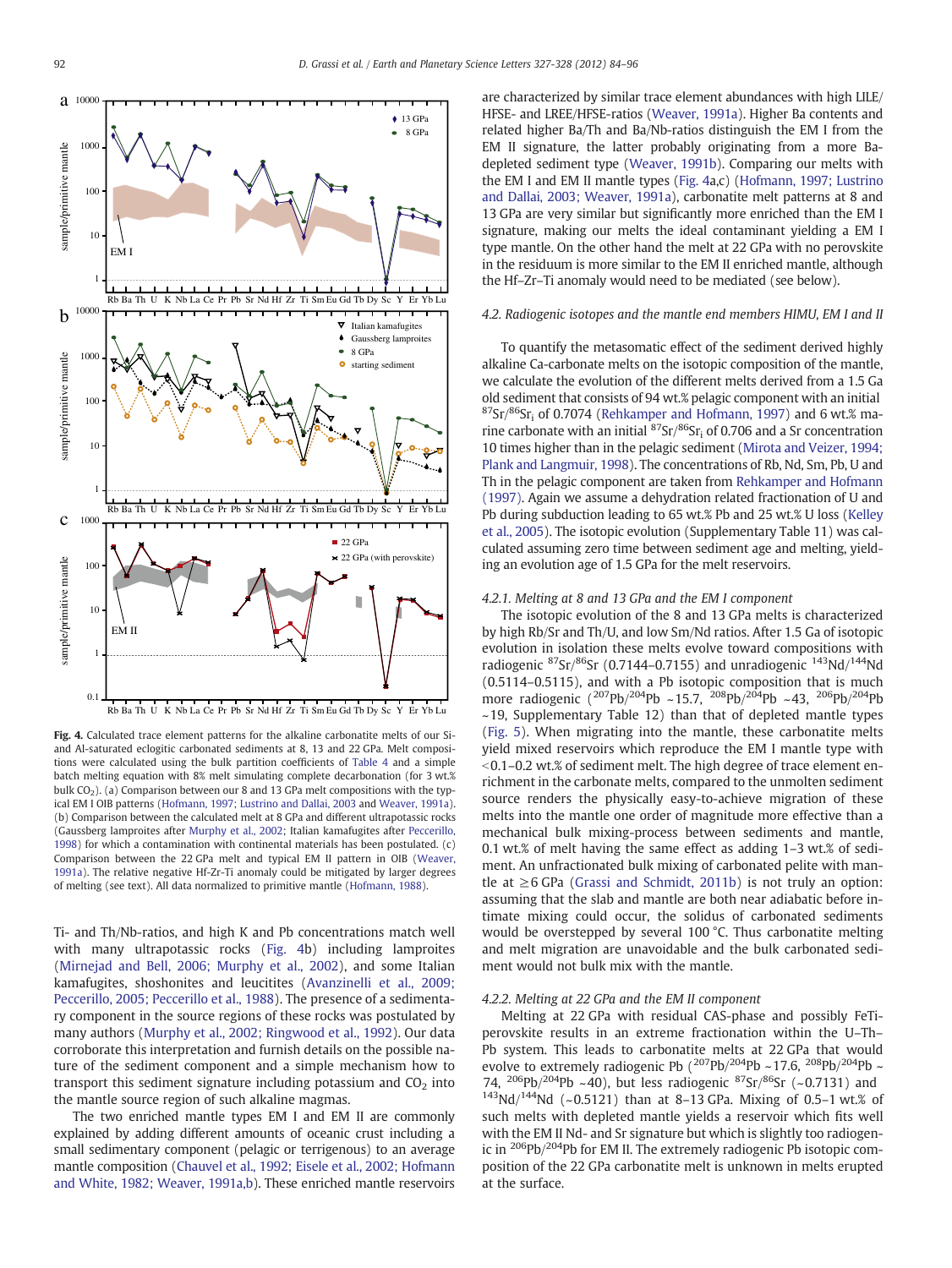<span id="page-9-0"></span>

Fig. 5. Sr, Nd and Pb isotopic compositions of sediments and their carbonatite melts at 8, 13 and 22 GPa (F = 0.08) evolved separately or together with the mantle (99% mantle + 1%) melt) for 1.5 Ga. Composition of present-day depleted mantle (DM) from [Salters and Stracke \(2004\)](#page-12-0) and of primitive mantle from [Hofmann \(1997\).](#page-11-0) Present-day isotope composition for pelagic clays (filled black circle) after [Plank and Langmuir \(1998\)](#page-11-0). Isotopic compositions of OIB with different EM I, EM II and HIMU flavors and MORB ([Hofmann, 1997](#page-11-0)) are plotted for comparison. (a) Pb isotopic compositions for sediments, carbonatite melts evolving seperately, and mixed reservoirs evolving for 1.5 Ga compared to isotopic compo-sitions of OIBs, today composition of Italian ultrapotassic rocks [\(Gasperini et al., 2002](#page-11-0)) and to the initial South African group II kimberlites [\(Becker and Le Roex, 2006](#page-11-0) and [Smith,](#page-12-0) [1983](#page-12-0)). (b) Sr and Nd isotopic compositions of present-day pelagic clays and carbonate melts generated at 8 GPa evolving separately for 1.4 Ga (\*8 GPa melt). Initial isotopic compositions of group II kimberlites lay on the mixing line between 0.1 Ga old depleted mantle and 0.1 Ga old (after 1.4 Ga evolution) \*8 GPa melt. The Italian ultrapotassic rocks lay along the mixing line between present-day depleted mantle and pelagic sediments (as for Pb) arguing for mixing with relatively recent sediments. (c) Sr and Nd isotopic compositions for sediments, carbonatite melts and mixed reservoirs evolved for 1.5 Ga compared to isotopic compositions of OIBs. The addition of only minor amounts (<1 wt.%) of the pelite derived carbonatite melts to depleted or primitive mantle yields mantle domains covering a wide compositional spectrum of the EM mantle flavor. For details see text.

### 4.2.3. Common evolution of a sediment melt  $+$  mantle reservoir in metasomatized domains

Realistically, the carbonate melts will migrate into the mantle upon formation and mix with the mantle at the time of its generation. We thus calculated the isotopic evolution of mantle domains metasomatized by carbonate melt (Supplementary Table 11, Fig. 5). Down to 0.1 wt.% carbonate melt, the sedimentary component remains dominant because of their much higher Rb, Sr, Sm, Nd, U, Th, and Pb concentrations compared to any mantle. After an evolution of 1.5 Ga, the resulting isotopic Pb, Sr, and Nd composition of these metasomatized mantle domains does not differ much from mantle:melt-mixing (in corresponding proportions) after a separated and isolated isotopic evolution of the two components. The reason for this is the extreme trace element enrichment (1:500–1:10,000) of the carbonate melt compared to depleted mantle. The carbonatite melt–mantle mixing models demonstrate that by varying the pressure of melting of carbonated clastic sediments, the sediment composition, the deposition and melting age of the sediment, the devolatilization history before melting, and the time of melt mixing with a mantle source, a broad range of isotopic compositions could be obtained covering the entire range of isotopic EM-type mantle signatures [\(Figs. 4](#page-8-0)–6). The mixing models suggest that EM type ocean island basalts would require a source metasomatized by 0.1–1 wt.% carbonate melt.

### 4.3. Melting of re-enriched depleted mantle

The high degree of incompatible element enrichment in most alkaline magma suites (various OIBs, kimberlites, lamproites and other highly alkaline rocks) implies a metasomatic enrichment of the source region. Such an enrichment in LILE and LREE is often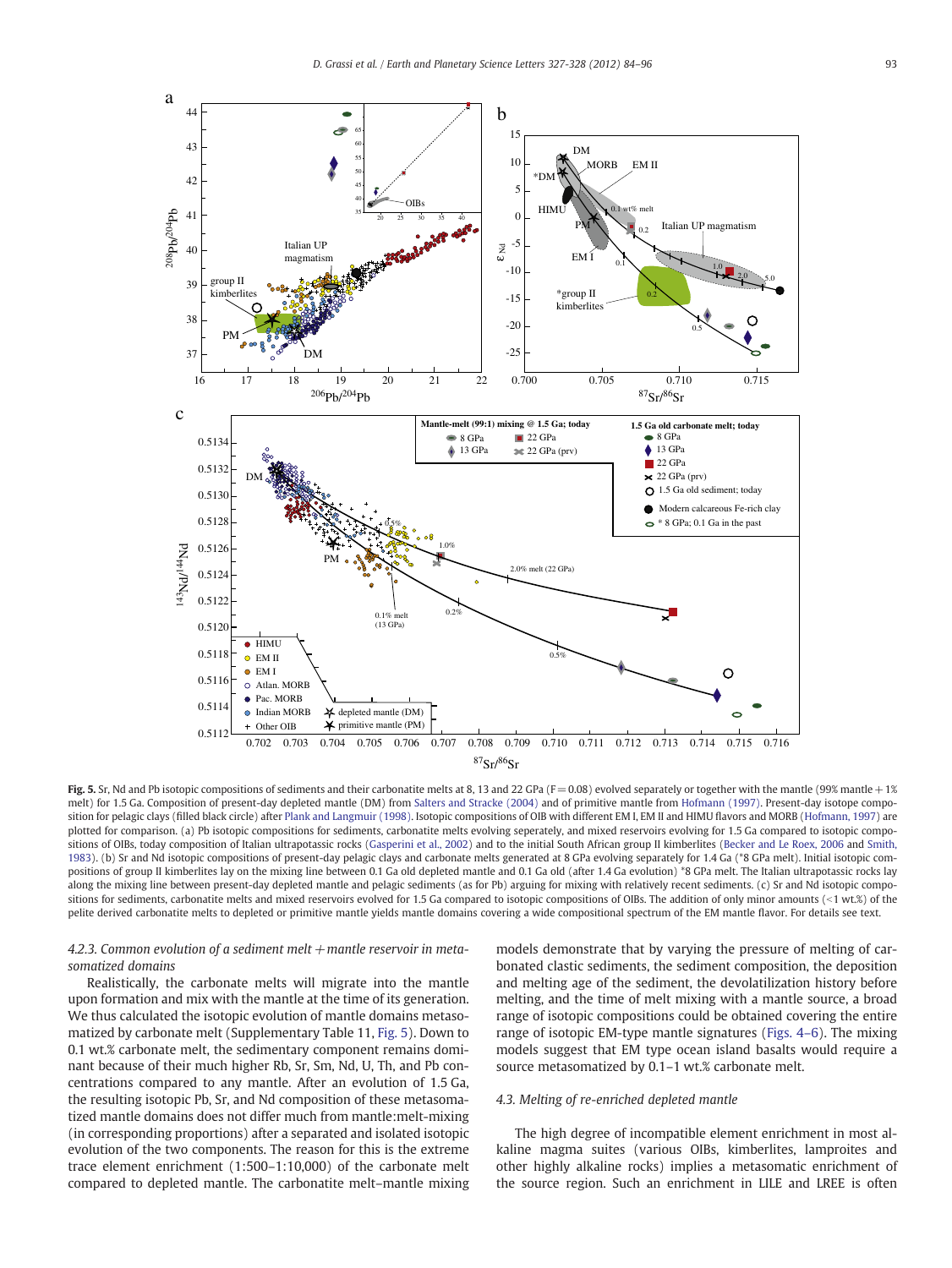

Fig. 6. Calculated trace elements patterns for a melt generated from a depleted mantle ([Salters and Stracke, 2004\)](#page-12-0) re-enriched by 0.4 wt.% of our 8 GPa melt composition and using a simple batch melting equation with F= 1.5%. (a) Primitive mantle normalized carbonatite melt compared to South African group II kimberlites [\(Becker and Le Roex, 2006\)](#page-11-0) and Gaussberg lamproites ([Murphy et al., 2002](#page-11-0)). Differences in HFSE are due to high residue/carbonatite bulk partition coefficients of our melts. Differences in LILE elements are due to our sediment bulk composition which is relatively Ba-depleted ([Plank and Langmuir, 1998\)](#page-11-0) and could be mitigated by selecting a different pelagic sediment component ([Fig. 5b](#page-9-0)). (b) Chondrite-normalized [\(McDonough and Sun, 1995\)](#page-11-0) REE pattern for the same melt compared to group II kimberlites and the Gaussberg lamproites. Melt compositions calculated from a batch melting equation with F= 1.5% melt applied to both a primitive [\(Hofmann, 1988](#page-11-0)) and a depleted mantle ([Salters and Stracke, 2004](#page-12-0)).

coupled with evidence for a refractory mantle source with high Mg#, high Ni-concentrations and low  $Al_2O_3$  and HREE suggesting a depletion of the source mantle previous to metasomatic enrichment [\(Brey et al., 2008](#page-11-0)).

We thus calculated melt compositions resulting from a depleted mantle ([Salters and Stracke, 2004](#page-12-0)) re-enriched by our K-rich carbonatite melt generated at 8 GPa. For this purpose we employed a batch melting equation and partition coefficients for garnet lherzolite/carbonatite melt at pressures of 6.6–8.6 GPa from [Dasgupta et](#page-11-0) [al. \(2009\)](#page-11-0). We optimized the re-fertilizing carbonatite melt fraction  $(0.4 \text{ wt.})$  and the degree of mantle melting  $(F= 1.5%)$  to fit REEconcentrations to group II kimberlites from South Africa [\(Becker](#page-11-0) [and Le Roex, 2006](#page-11-0)) and to the Gaussberg lamproites [\(Murphy et al.,](#page-11-0) [2002\)](#page-11-0). Both show characteristics related to recycling of crustal material through subduction processes [\(McCandless, 1999; Mirnejad and](#page-11-0) [Bell, 2006; Murphy et al., 2002; Ringwood et al., 1992](#page-11-0)), and our calculated melts well match the composition of these magma types (Fig. 6). The main difference lies in a greater HFSE-depletion in our calculated melt. This depletion could be mitigated through higher degrees of sediment melting, when melt compositions evolve from carbonatite to more Si-rich melts leading to an incompatibility of HFSE increased by an order of a magnitude for silicate with respect to carbonatite melts [\(Veksler et al., 1998](#page-12-0)). Furthermore, the observed small discrepancies concerning some LILE including Rb and Ba could be adjusted by selecting a different initial chemical composition of the clastic sediment component [\(Plank and Langmuir, 1998](#page-11-0)), ours being highly depleted in Ba and enriched in Rb and Th.

The isotopic composition of group II kimberlites from South Africa shows highly radiogenic  ${}^{87}Sr/{}^{86}Sr$  (0.708–0.712) and unradiogenic  $143$ Nd/<sup>144</sup>Nd (εNd between  $-7$  and  $-17$ ) relative to primitive mantle ([Becker and Le Roex, 2006](#page-11-0)). The South African group II kimberlites erupted between 100 and 150 Ma ago [\(Becker and Le Roex, 2006](#page-11-0)). Orogenesis and continental collision within the South African craton, supposedly ending subduction, dates to ca. 1 Ga (Namaqua–Natal belt of the Kibarian orogenic period; [Thomas et al., 1994; Hopp et al.,](#page-12-0) [2008; Lazarov et al., 2009](#page-12-0)) and to ca. 280 Ma (the permo-triassic Cape Fold belt; [Frimmel et al., 2001](#page-11-0)). [Fig. 5](#page-9-0)b illustrates the effect of mixing between a depleted mantle and our 8 GPa melt on the Nd and Sr isotopic compositions. Compositions have been calculated for 100 Ma old reservoirs (after 1.4 Ga evolution for the 8 GPa melt). The mixing of a depleted mantle with 0.3 to 1.5 wt.% of our sediment derived melt fits the initial 87Sr/86Sr and εNd composition of group II kimberlites. These data strongly support the hypothesis of a relation between group II kimberlites and lamproites with carbonatite melt subduction zone metasomatism and the related enrichment of a depleted mantle source region. Our model is able to explain the observed trace elements abundances and isotopic characteristics of these magmas through migration of sediment derived carbonate melts into the sublithospheric depleted mantle.

### 5. Conclusions

The partition coefficients between typical eclogite and higher pressure minerals and alkali-rich calcic to dolomitic carbonatite melts measured in this study, allow for quantifying the metasomatic effect of such highly enriched sediment derived carbonatite melts on mantle reservoirs from 150 to 660 km depths. In the presence of cpx, calculated trace element characteristics of these melts match well with many ultrapotassic rocks such as kamafugites and lamproites. Addition of 0.1–1 wt.% of these melts to a depleted mantle followed by later remelting of this re-enriched mantle source produces magmas with isotopic characteristics of group II kimberlites. The parent/daughter element fractionation induced by melting of carbonated eclogitic pelites leads to reservoirs having distinct Rb/Sr, U/ Pb, Th/U and Sm/Nd ratios and also higher Sr, Nd and Pb concentrations than the unmelted sedimentary source. Trace element characteristics and the isotopic evolution of these melts mixed with the mantle cover the entire compositional range defined by the EM flavors of OIBs, thus lending a face to the sedimentary component in the EM mantle types.

#### Acknowledgments

We are thankful to L. Martin and O. Jagoutz for discussions improving the manuscript. Thanks to L. Zehnder for the synthesis of the trace elements mix and K. Hametner for help with the LA-ICP-MS analyses. This study was made possible through grants SNF-200020-111725 and SNF-200020-120006.

### Appendix A. Supplementary data

Supplementary data to this article can be found online at doi:10. 1016/j.epsl.2012.01.023.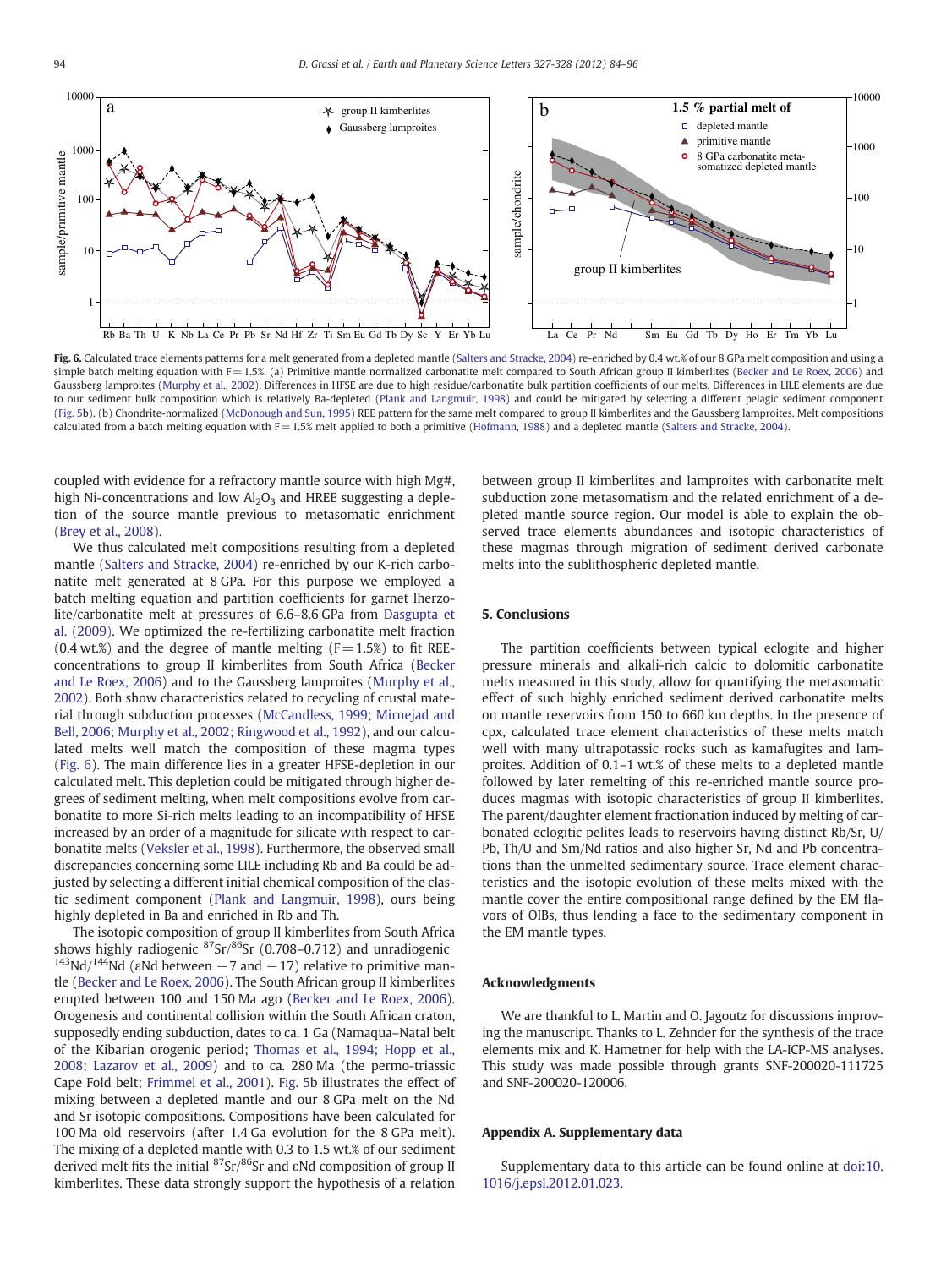### <span id="page-11-0"></span>References

- Adam, J., Green, T., 2001. Experimentally determined partition coefficients for minor and trace elements in peridotite minerals and carbonatitic melt, and their relevance to natural carbonatites. Eur. J. Mineral. 13, 815–827.
- Aizawa, Y., Tatsumi, Y., Yamada, H., 1999. Element transport by dehydration of subducted sediments: implication for arc and ocean island magmatism. Island Arc 8, 38–46.
- Avanzinelli, R., Lustrino, M., Mattei, M., Melluso, L., Conticelli, S., 2009. Potassic and ultrapotassic magmatism in the circum-Tyrrhenian region: significance of carbonated pelitic vs. pelitic sediment recycling at destructive plate margins. Lithos 113, 213–227.
- Becker, M., Le Roex, A.P., 2006. Geochemistry of South African on- and off-craton, Group I and Group II kimberlites: petrogenesis and source region evolution. J. Petrol. 47, 673–703.
- Blundy, J., Dalton, J., 2000. Experimental comparison of trace element partitioning between clinopyroxene and melt in carbonate and silicate systems, and implications for mantle metasomatism. Contrib. Mineral. Petrol. 139, 356–371.
- Blundy, J., Wood, B.J., 1994. Prediction of crystal-melt partitioning coefficients from elastic moduli. Nature 372, 452–454.
- Brey, G.P., Bulatov, V.K., Girnis, A.V., Lahaye, Y., 2008. Experimental melting of carbonated peridotite at 610 GPa. J. Petrol. 49, 797–821.
- Chakhmouradian, A.R., 2006. High-field-strength elements in carbonatitic rocks: geochemistry, crystal chemistry and significance for constraining the sources of carbonatites. Chem. Geol. 235, 138–160.
- Chauvel, C., Hofmann, A.W., Vidal, P., 1992. HIMU EM the French–Polynesian connection. Earth Planet. Sci. Lett. 110, 99–119.
- Corgne, A., Wood, B.J., 2002. CaSiO<sub>3</sub> and CaTiO<sub>3</sub> perovskite-melt partitioning of trace elements: implications for gross mantle differentiation. Geophys. Res. Lett. 29 (19), 1933. doi:[10.1029/2001GL014398.](http://dx.doi.org/10.1029/2001GL014398)
- Corgne, A., Wood, B.J., 2005. Trace element partitioning and substitution mechanisms in calcium perovskites. Contrib. Mineral. Petrol. 149, 85–97.
- Corgne, A., Liebske, C., Wood, B.J., Rubie, D.C., Frost, D.J., 2005. Silicate perovskite-melt partitioning of trace elements and geochemical signature of a deep perovskite reservoir. Geochim. Cosmochim. Acta 69, 485–496.
- Dasgupta, R., Hirschmann, M.M., 2007. A modified iterative sandwich method for determination of near-solidus partial melt compositions. II. Application to determination of near-solidus melt compositions of carbonated peridotite. Contrib. Mineral. Petrol. 154, 647–661.
- Dasgupta, R., Hirschmann, M.M., Dellas, N., 2005. The effect of bulk composition on the solidus of carbonated eclogite from partial melting experiments at 3 GPa. Contrib. Mineral. Petrol. 149, 288–305.
- Dasgupta, R., Hirschmann, M.M., McDonough, W.F., Spiegelman, M., Withers, A.C., 2009. Trace element partitioning between garnet lherzolite and carbonatite at 6.6 and 8.6 GPa with applications to the geochemistry of the mantle and of mantle-derived melts. Chem. Geol. 262, 57–77.
- Dasgupta, R., Hirschmann, M.M., Withers, A.C., 2004. Deep global cycling of carbon constrained by the solidus of anhydrous, carbonated eclogite under upper mantle conditions. Earth Planet. Sci. Lett. 227, 73–85.
- Eisele, J., Sharma, M., Galer, S.J.G., Blichert-Toft, J., Devey, C.W., Hofmann, A.W., 2002. The role of sediment recycling in EM-1 inferred from Os, Pb, Hf, Nd, Sr isotope and trace element systematics of the Pitcairn hotspot. Earth Planet. Sci. Lett. 196, 197–212.
- Falloon, T.J., Green, D.H., O'Neill, H.S., Hibberson, W.O., 1997. Experimental tests of low degree peridotite partial melt compositions: implications for the nature of anhydrous near-solidus peridotite melts at 1 GPa. Earth Planet. Sci. Lett. 152, 149–162.
- French, B.M., 1971. Stability relations of siderite (FeCO<sub>3</sub>) in system Fe-C-O. Am. J. Sci. 271, 37–41.
- Frimmel, H.E., Folling, P.G., Diamond, R., 2001. Metamorphism of the Permo-Triassic Cape Fold Belt and its basement, South African. Mineral. Petrol. 73, 325–346.
- Frost, D.J., McCammon, C.A., 2008. The redox state of the Earth's mantle. Annu. Rev. Earth Planet. Sci. 36, 389–420.
- Gaffney, A.M., Blichert-Toft, J., Nelson, B.K., Bizzarro, M., Rosing, M., Albarede, F., 2007. Constraints on source-forming processes of West Greenland kimberlites inferred from Hf-Nd isotope systematics. Geochim. Cosmochim. Acta 71, 2820–2836.
- Gasperini, D., Blichert-Toft, J., Bosch, D., Del Moro, A., Macera, P., Albarede, F., 2002. Upwelling of deep mantle material through a plate window: evidence from the geochemistry of Italian basaltic volcanics. J. Geophys. Res. 107, 2367. doi:[10.1029/](http://dx.doi.org/10.1029/2001JB000418) [2001JB000418.](http://dx.doi.org/10.1029/2001JB000418)
- Gautron, L., Angel, R.J., Miletich, R., 1999. Structural characterization of the highpressure phase  $CaAl<sub>4</sub>Si<sub>2</sub>O<sub>11</sub>$ . Phys. Chem. Mineral. 27, 47-51.
- Ghosh, S., Ohtani, E., Litasov, K.D., Terasaki, H., 2009. Solidus of carbonated peridotite from 10 to 20 GPa and origin of magnesiocarbonatite melt in the Earth's deep mantle. Chem. Geol. 262, 17–28.
- Girnis, A.V., Bulatov, V.K., Lahaye, Y., Brey, G.P., 2006. Partitioning of trace elements between carbonate–silicate melts and mantle minerals: experiment and petrological consequences. Petrology 14, 492–514.
- Grassi, D., Schmidt, M.W., 2011a. Melting of carbonated pelites at 8–13 GPa: generating Krich carbonatites for mantle metasomatism. Contrib. Mineral. Petrol. 162, 169–191.
- Grassi, D., Schmidt, M.W., 2011b. The melting of carbonated pelites from 70 to 700 km depth. J. Petrol. 52, 765–789.
- Green, D.H., Wallace, M.E., 1988. Mantle metasomatism by ephermal carbonatite melts. Nature 336, 459–462.
- Green, T.H., Adam, J., 2003. Experimentally-determined trace element characteristics of aqueous fluid from partially dehydrated mafic oceanic crust at 3.0 GPa, 650–700 degrees C. Eur. J. Mineral. 15, 815–830.
- Green, T.H., Adam, J., Sie, S.H., 1992. Trace-element partitioning between silicate minerals and carbonatite at 25 kbar and application to mantle metasomatism. Mineral. Petrol. 46, 179–184.
- Guillong, M., Hametner, K., Reusser, E., Wilson, S.A., Gunther, D., 2005. Preliminary characterisation of new glass reference materials (GSA-1G, GSC-1G, GSD-1G and GSE-1G) by laser ablation-inductively coupled plasma-mass spectrometry using 193 nm, 213 nm and 266 nm wavelengths. Geostand. Geoanal. Res. 29, 315–331.
- Gunther, D., Frischknecht, R., Heinrich, C.A., Kahlert, H.J., 1997. Capabilities of an Argon Fluoride 193 nm excimer laser for laser ablation inductively coupled plasma mass spectrometry microanalysis of geological materials. J. Anal. Atomic Spectrom. 12, 939–944.
- Hammouda, T., Laporte, D., 2000. Ultrafast mantle impregnation by carbonatite melts. Geology 28, 283–285.
- Hirose, K., Shimizu, N., van Westrenen, W., Fei, Y.W., 2004. Trace element partitioning in Earth's lower mantle and implications for geochemical consequences of partial melting at the core-mantle boundary. Phys. Earth Planet. Int. 146, 249–260.
- Hofmann, A.W., 1988. Chemical differentiation of the earth  $-$  the relationship between mantle, continental-crust, and oceanic-crust. Earth Planet. Sci. Lett. 90, 297–314.
- Hofmann, A.W., 1997. Mantle geochemistry: the message from oceanic volcanism. Nature 385, 219–229.
- Hofmann, A.W., White, W.M., 1982. Mantle plume from ancient oceanic crust. Earth Planet. Sci. Lett. 57, 421–436.
- Hopp, J., Trieloff, M., Brey, G.P., Woodland, A.B., Simon, N.S.C., Wijbrans, J.R., Siebel, W., Reitter, E., 2008. Ar-40/Ar-39-ages of phlogopite in mantle xenoliths from South African kimberlites: evidence for metasomatic mantle impregnation during the Kibaran orogenic cycle. Lithos 106, 351–364.
- Irifune, T., Ringwood, A.E., Hibberson, W.O., 1994. Subduction of continental-crust and terrigenous and pelagic sediments — an experimental study. Earth Planet. Sci. Lett. 126, 351–368.
- Kato, T., Ohtani, E., Ito, Y., Onuma, K., 1996. Element partitioning between silicate perovskites and calcic ultrabasic melt. Phys. Earth Planet. Int. 96, 201–207.
- Kelley, K.A., Plank, T., Farr, L., Ludden, J., Staudigel, H., 2005. Subduction cycling of U, Th, and Pb. Earth Planet. Sci. Lett 234, 369–383.
- Kessel, R., Schmidt, M.W., Ulmer, P., Pettke, T., 2005. Trace element signature of subduction-zone fluids, melts and supercritical liquids at 120–180 km depth. Nature 437, 724–727.
- Klemme, S., Vanderlaan, S.R., Foley, S.F., Gunther, D., 1995. Experimentally determined trace and minor element partitioning between clinopyroxene and carbonatite melt under upper-mantle conditions. Earth Planet. Sci. Lett. 133, 439–448.
- Lazarov, M., Brey, G.P., Weyer, S., 2009. Time steps of depletion and enrichment in the Kaapvaal craton as recorded by subcalcic garnets from Finsch (SA). Earth Planet. Sci. Lett. 279, 1–10.
- Longerich, H.P., Jackson, S.E., Gunther, D., 1996. Laser ablation inductively coupled plasma mass spectrometric transient signal data acquisition and analyte concentration calculation. J. Anal. Atomic Spectrom. 11, 899–904.
- Lustrino, M., Dallai, L., 2003. On the origin of EM-I end-member. Neues Jahrbuch Mineral. Abhandlungen 179, 85–100.
- McCandless, T.E., 1999. Kimberlites: mantle expressions of deep-seated subduction. In: Gurney, J.J., Gurney, J.L., Pascoe, M.D., Richardson, S.H. (Eds.), Proceedings of the 7th International Kimberlite Conference, Volume 2. Red Roof Publishers, Cape Town, South Africa, pp. 545–549.
- McDonough, W.F., Sun, S.S., 1995. The composition of the earth. Chem. Geol. 120, 223–253.
- Mirnejad, H., Bell, K., 2006. Origin and source evolution of the Leucite Hills lamproites: evidence from Sr–Nd–Pb–O isotopic compositions. J. Petrol. 47, 2463–2489.
- Mirota, M.D., Veizer, J., 1994. Geochemistry of precambrian carbonates.6. Aphebian albanel formations, Quebec, Canada. Geochim. Cosmochim. Acta 58, 1735–1745.
- Murphy, D.T., Collerson, K.D., Kamber, B.S., 2002. Lamproites from Gaussberg, Antarctica: possible transition zone melts of Archaean subducted sediments. J. Petrol. 43, 981–1001.
- Okamoto, K., Maruyama, S., 2004. The eclogite–garnetite transformation in the MORB +H2O system. Phys. Earth Planet. Int. 146, 283–296.
- Othman, D.B., White, W.M., Patchett, J., 1989. The geochemistry of marine sediments, island arc magma genesis, and crust-mantle recycling. Earth Planet. Sci. Lett. 94, 1–21.
- Peccerillo, A., 1998. Relationships between ultrapotassic and carbonate-rich volcanic rocks in central Italy: petrogenetic and geodynamic implications. Lithos 43, 267–279.
- Peccerillo, A., 2005. Plio-Quaternary Volcanism in Italy. Springer-Verlag, Berlin.
- Peccerillo, A., Poli, G., Serri, G., 1988. Petrogenesis of orenditic and kamafugitic rocks from central Italy. Can. Mineral. 26, 45–65.
- Philipp, R.W., Phasenbeziehungen im System MgO-H<sub>2</sub>O-CO<sub>2</sub>-NaCl, Ph.D. dissertation, ETH, Zürich, 1998.
- Plank, T., Langmuir, C.H., 1998. The chemical composition of subducting sediment and its consequences for the crust and mantle. Chem. Geol. 145, 325–394.
- Rapp, R.P., Irifune, T., Shimizu, N., Nishiyama, N., Norman, M.D., Inoue, J., 2008. Subduction recycling of continental sediments and the origin of geochemically enriched reservoirs in the deep mantle. Earth Planet. Sci. Lett. 271, 14–23.
- Rehkamper, M., Hofmann, A.W., 1997. Recycled ocean crust and sediment in Indian Ocean MORB. Earth Planet. Sci. Lett. 147, 93–106.
- Ringwood, A.E., Kesson, S.E., Hibberson, W., Ware, N., 1992. Origin of kimberlites and related magmas. Earth Planet. Sci. Lett. 113, 521–538.
- Rohrbach, A., Schmidt, M.W., 2011. Redox freezing and melting in the Earth's deep mantle resulting from carbon–iron redox coupling. Nature 472, 209–212.